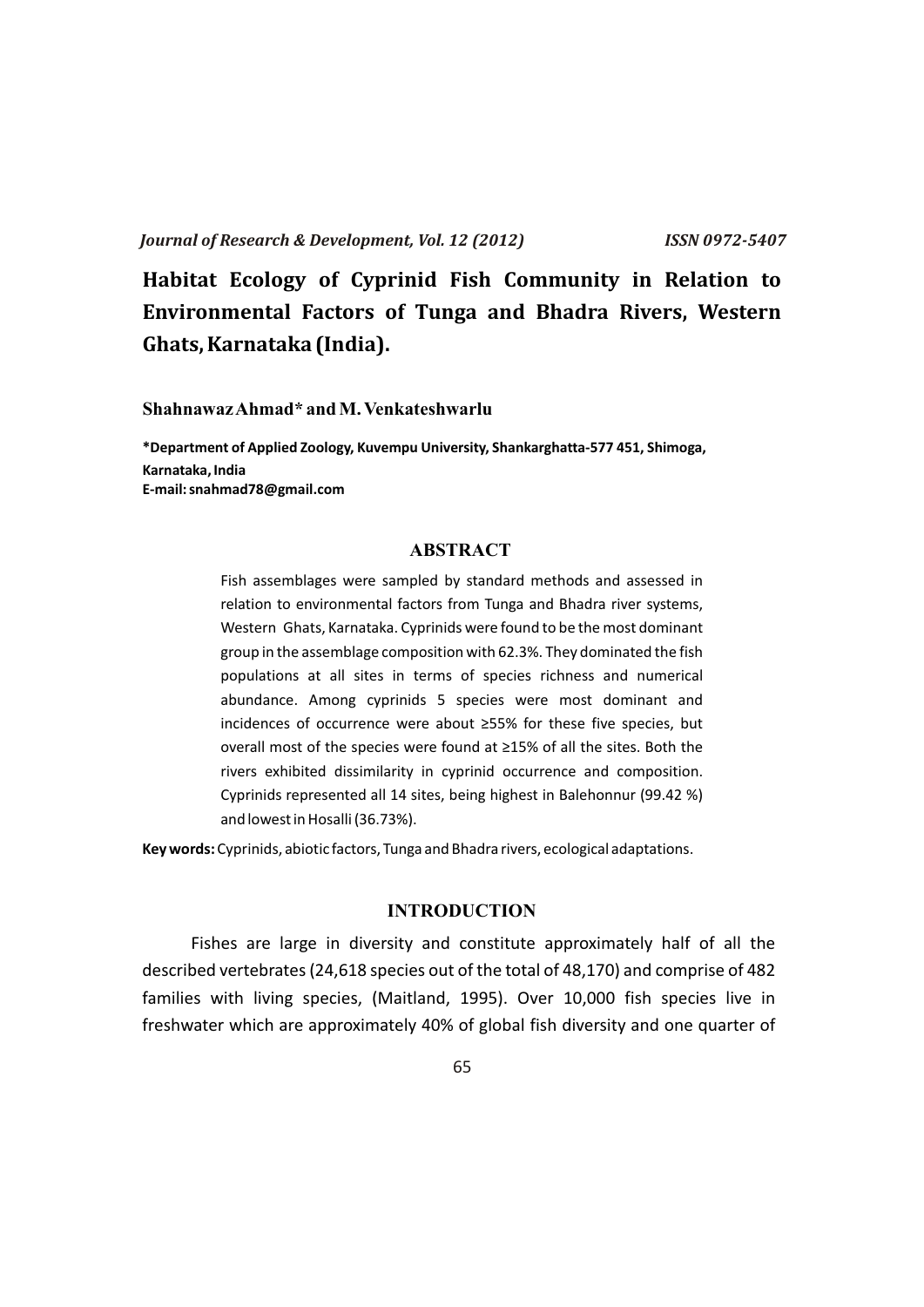global vertebrate diversity, (Lundberg *et al.,* 2000). Approximately 100 new fish species are described each year (Maitland, 1995) and about 1% of fishes, which are described from synonymy each year, (Stiassny, 1999). This trend of describing new fish species is going on, (Lundberg *et al.,* 2000). There are scientific reports which states that at least 5,000 fish species await discovery (Jenkins, 2005). Fish communities in particular are at threat from habitat alterations including changing water flow, changes in water quality and riparian cover. Therefore, these impacts have made restrict distribution pattern of several fish species (Ponnaiah and Gopalakrishnan, 2000).

Habitat is one of the most important criteria for fish survival and it provides the medium in which fish may flourish or perish. The importance of habitat has long been recognized through studies on environmental influences on individual species (Brett, 1979; Albaugh, 1972) and assemblages (Lobb and Orth, 1988; Meffe and Sheldon, 1988). These and other studies have identified important environmental variables for riverine and lake-dwelling fishes, particularly in temperate regions of the world (Jackson *et al*., 2001). By comparison, these relationships have been largely neglected in tropical regions, although we can quote some studies like Rodriquez and Lewis (1977) and Tejeriro-Garro *et al*. (1998) in South America and Martin-Smith (1998), Lee (2001) and Beamish *et al*. (2003) in Southeast Asia.

The Cyprinidae is the largest family of all freshwater fishes (Nelson, 1994) with more than 1500 species have evolved partially through highly adapted body forms and mouth structures (Ward-Campbell *et al*., 2005), so that they occupy virtually all habitats throughout their distribution (Howes,1991). In fact, in Southeast Asia, the cyprinids may contribute 40% or more of the species in a watershed, Taki (1978; Watson and Balon, 1984). To study the impact of specific environmental characteristics on cyprinid fishes and this information is important not only to understand their environmental ecology but provides the means and conservation measures where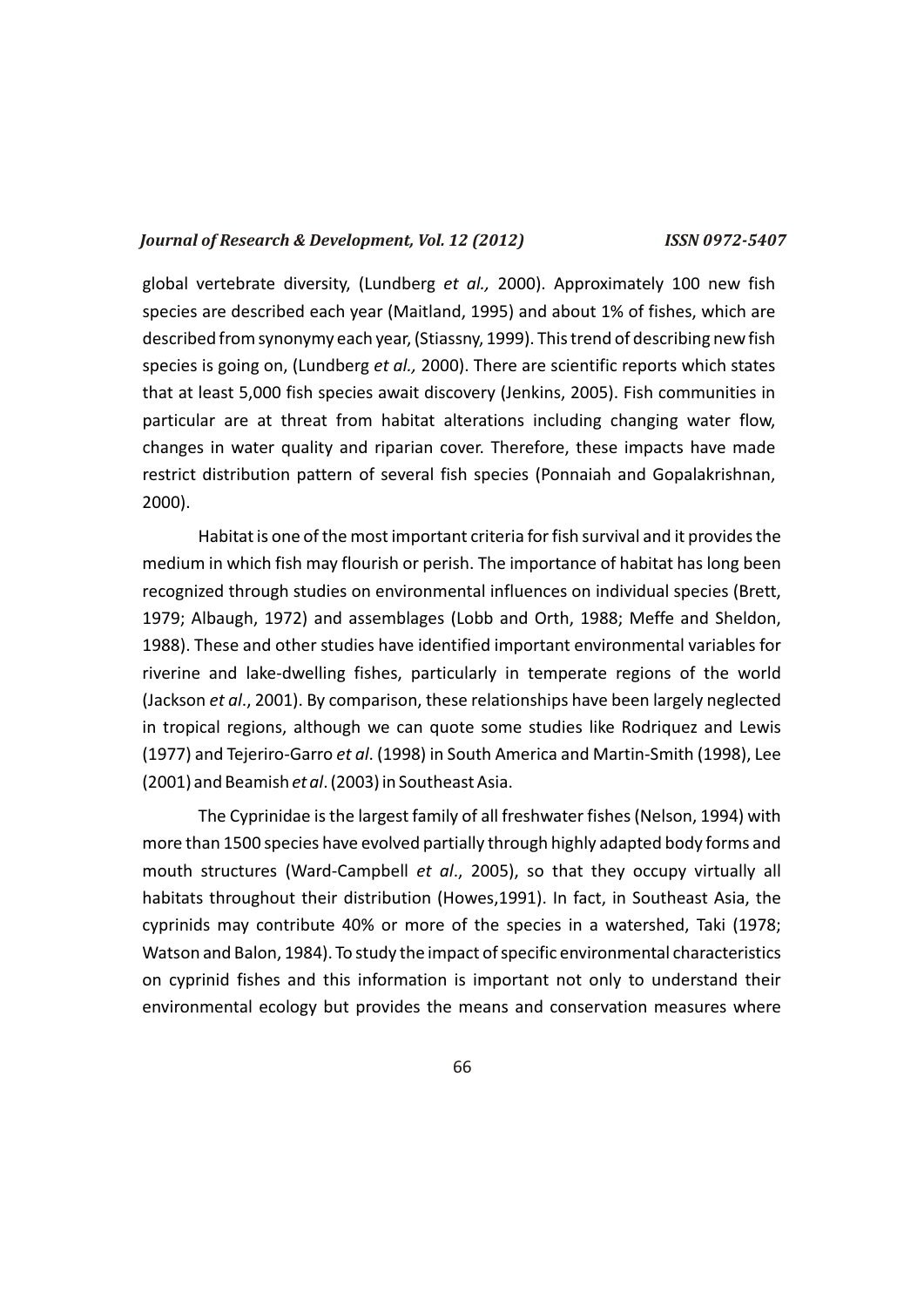populations or species are at the verge of declining or extinction. The study may be useful in constructing bio-assessment models to monitor water quality. In this paper, we examine the cyprinid distribution and abundance in relation to habitat characteristics in Tunga and Bhadra rivers, Karnataka (India).

#### **MATERIALAND METHODS**

#### **Study Area**

Fourteen (14) study sites were selected from Tunga and Bhadra rivers in Karnataka part of Western Ghats. Gangamula, the source of both the Tunga and Bhadra rivers, is situated at 13 $^{\rm o}$  15' N Latitude and 75 $^{\rm o}$  14' E Longitude (Fig. 1)The hill from which they originate is called the Varaha Paravatha, that confines to the Koppa and Balehonnur taluks of Karnataka, India. The Tunga and Bhadra rivers are the major subbasins of the east flowing largest peninsular river, the Krishna and two west flowing rivers that are Seetanadi and Netravati.

The 130 km river Tunga, which flows for about 64.4 km in Shimoga district with catchment area of 22,39.4  $\,$  km<sup>2</sup>. Its course is at first north-east passes Shringere town to Baggunji, where it turns north-west direction and then continues up to Thirthahalli. It is a medium, perennial river and for most of the year, the riverbed flows thinly. The water is abundant during the period of June to October and becomes a good source for drinking and irrigation purposes. Its banks are not steep like that of Bhadra river and its streams are generally considered as more healthy and less disturbed.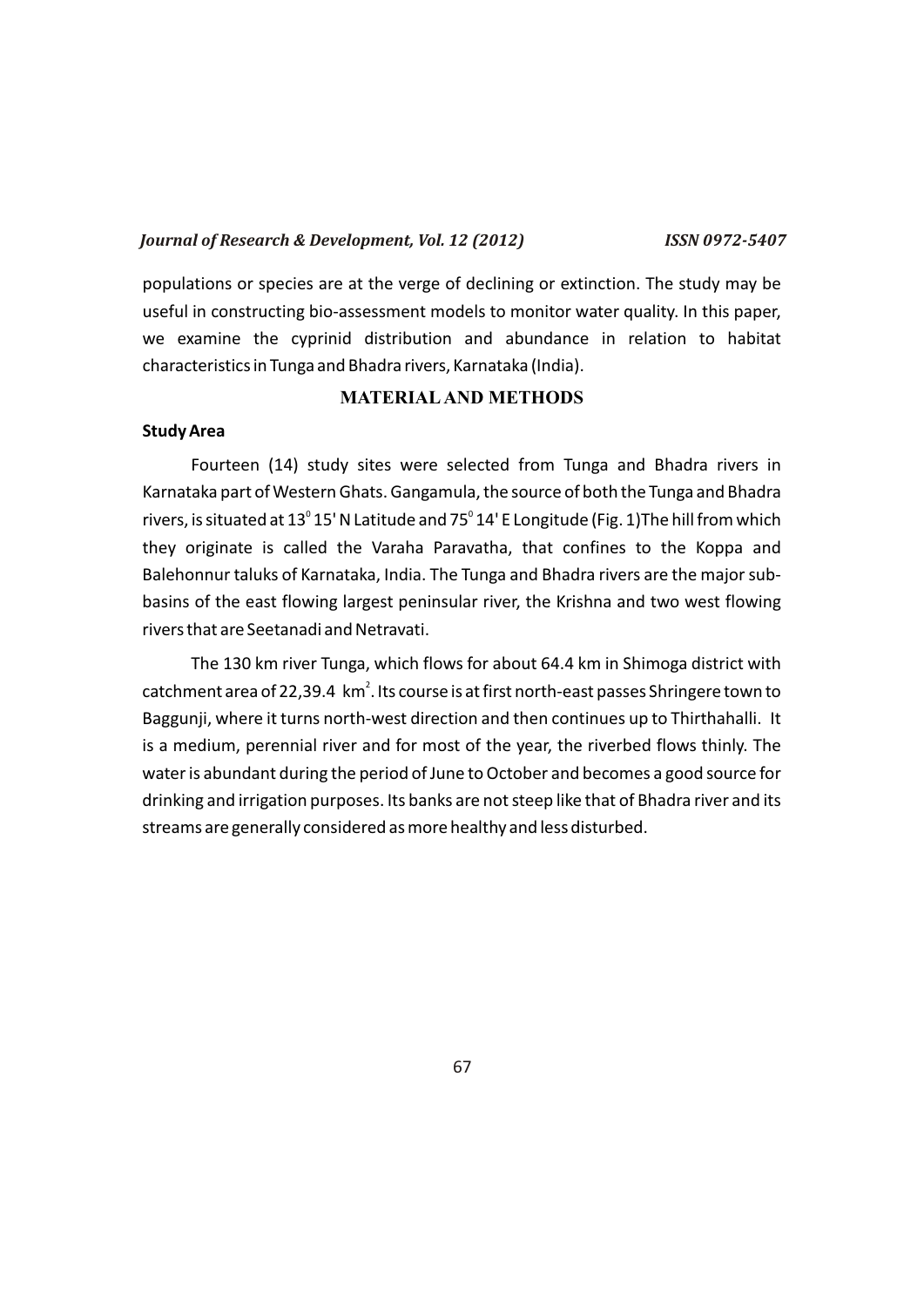



Figure. 1. Location of the study area

The Bhadra river rises close to the Tunga in the Gangamula in the Varaha Hills of Western Ghats, 15 miles west of Kalasa with fast flow of water. It flows in an eastern direction and then joins at Sangameshwara by the Anebidda halla from the south, then turns north-east and runs past Khandeya forest, across the mouth of the Jagar valley. The drainages of which it receives in the Somavahini at Hebbe and then nearby Gakvalli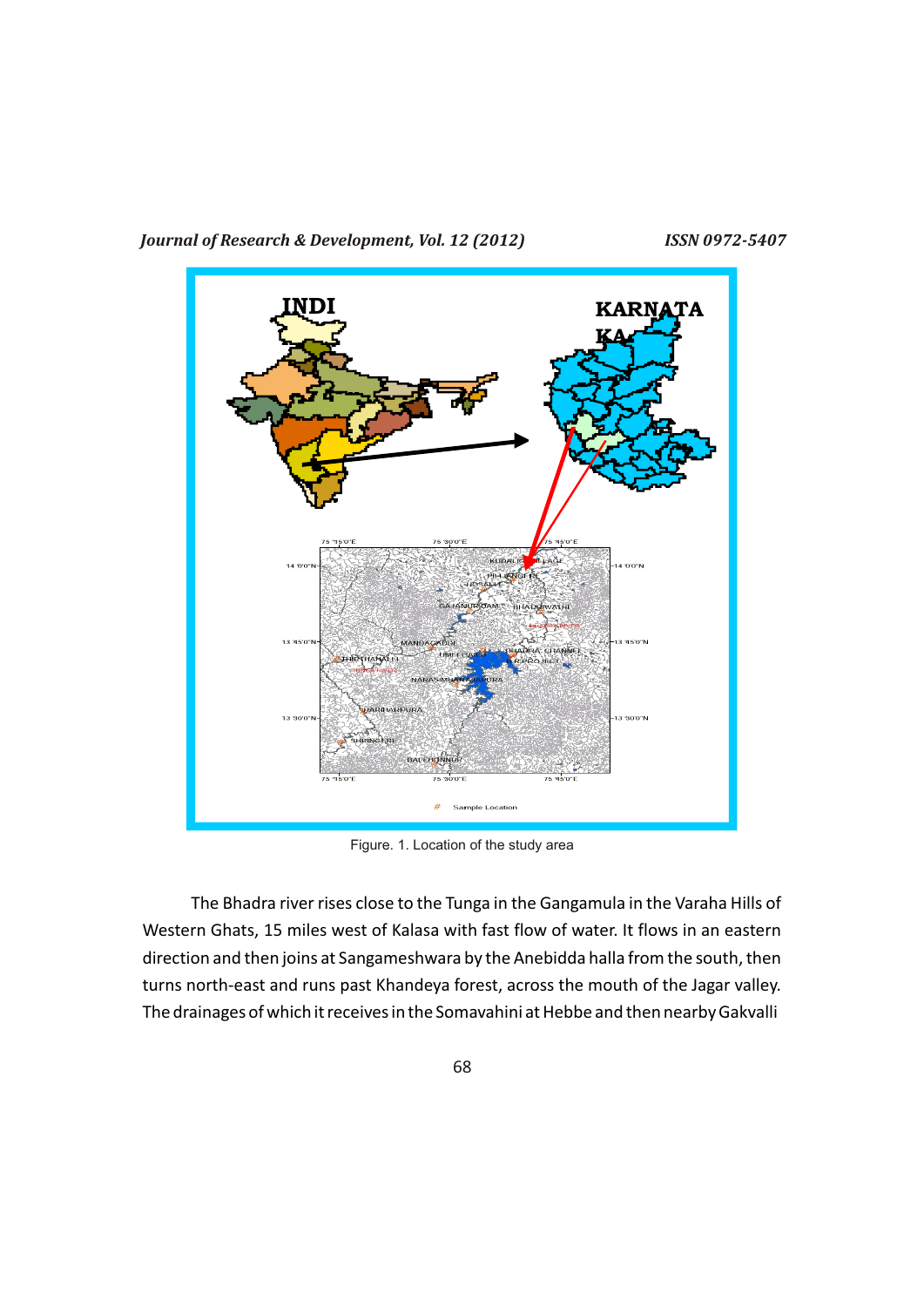by small unnamed streams from Kalhatti, Giri and Kalgurga join with the main river and the course continues upto Benkipur and Hollehonnur until the point of confluence with Tunga at Kudli in the Shimoga district. The river Bhadra is fairly a big river and flows almost throughout the year. seven study sites each from Tunga and Bhadra rivers, were selected for the present study (Fig. 1).

#### **Sampling Methods**

The study was conducted for a period of two years from June 2006 to June 2008. There were four aspects in our study- habitat survey, habitat inventory, fish diversity and collection of water samples in different study sites. Sampling stations were selected from locations depending on forest, riparian cover or residential or polluted areas. All sites were sampled throughout the year during the period of study. A site of 100m length of similar habitat was selected. Habitats at each site were quantified or measured on the basis of methods described by Pusey et al. (1993) and Aruunachalam (1995). The depth was taken and categorized into six categories (D1-D6) corresponding to 0-10,11-30,31-60,61-100,101-150 and >150cm. Substrate was classified as bedrock (>610 mm diameter), boulder (305-609 mm) cobble (76.1-304 mm), gravel (4.81-76 mm), sand (0.83-4.71), fine sand (0.83 mm or less) and the leaf litter was also considered though it covers mostly sand or fine sand substrate.

Habitat features measured at each site included temperature ( $^{\circ}$ C), width (m), depth (cm) and velocity (cm/s). Depth was the mean of three to five measurements made at approximately equal intervals across the river. Velocity was measured at the surface and adjusted to represent the mean flow rate, Gillner and Malmqvist (1998). Conductivity (mhos/cm), turbidity (NTU), pH (pH meter) and dissolved oxygen (mg l-1) were measured with regularly calibrated meters. Alkalinity (as CaCO<sub>3</sub> mg l) and overall parameters were measure by using standard methods (APHA, 1995). Latitude, longitude and elevation were measured by GPS.

Fishes were sampled by using a variety of fishing nets of varying mesh sizes viz.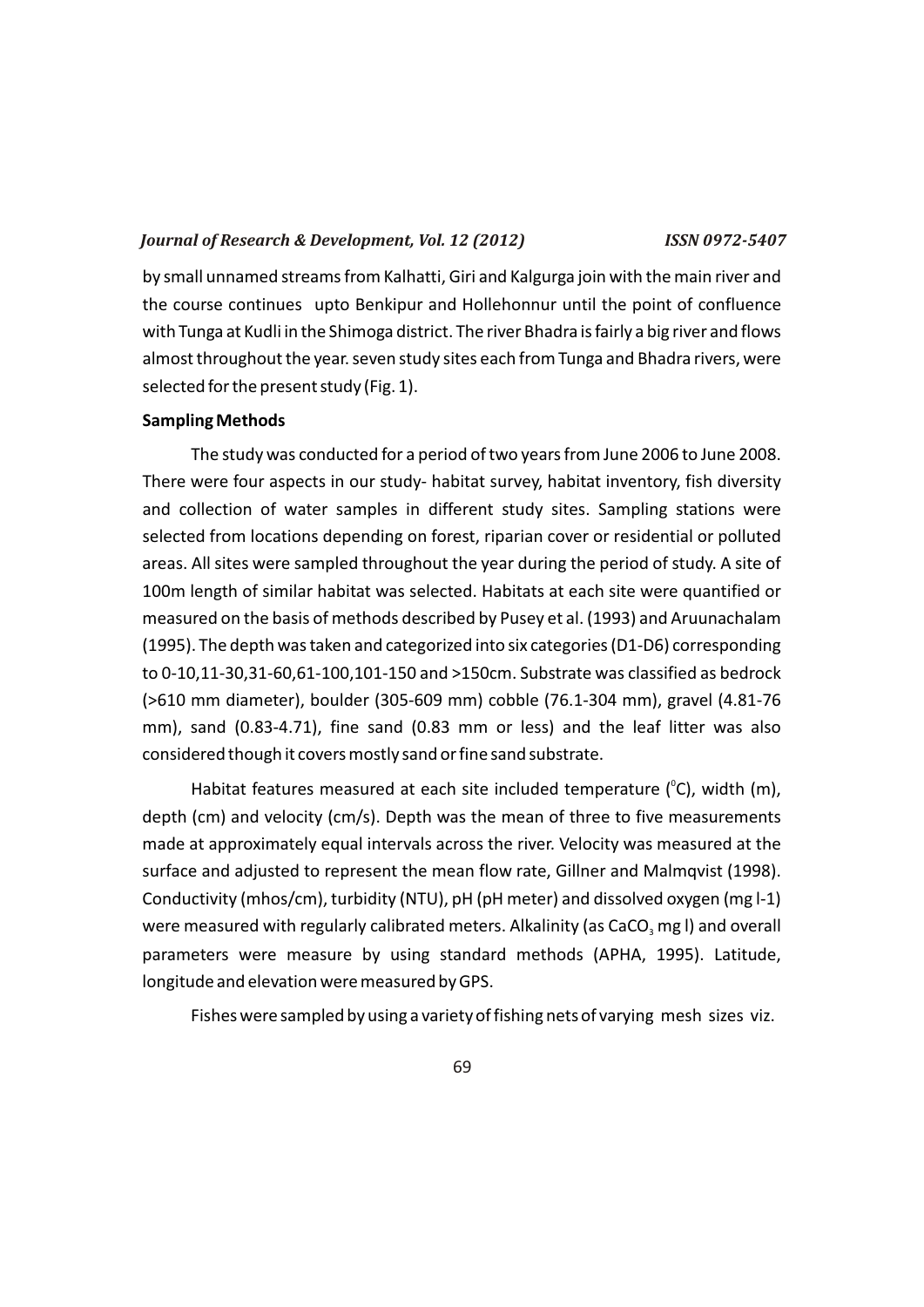gill nets, cast nets and dragnets. After collection, fishes were examined, numbers were counted and released to the system. When unable to assign species status in the field, few individuals from each species were killed by an overdose of anaesthetia and preserved in 10% formalin for subsequent identification and then transferred to 70% ethanol for permanent storage in the laboratory. Fishes were identified with the help of keys prescribed by Talwar and Jhingran (1991) and Jayaram (1999).

Multiple regression curves (SPSS 11.5) were used to show the relationship between cyprinid species richness and abundance and the significant habitat variables. Principal Component Analysis (PCA) was used to know the variance among study sites in relation to habitat variables.

## **RESULTS**

Water quality parameters varied greatly among study sites of both Tunga and Bhadra rivers which are summarized in the Table 1. Air and water temperature ranged between 25 to 33 °C and 21 to 28 °C among the study sites. The pH values were recorded low in Bhadravathi site of Bhadra river where as high 7.6 in Shringere site of Tunga river. Do, total hardness, alkalinity and conductivity values were high in Bhadravathi site of Bhadra river than in the other sites of Tunga river. Physical habitat characteristics such as water depth and velocity, substrate composition and canopy showed variability among study sites of both rivers. Substrate composition varied from sand to bedrock among sites but gravel was the average particle size within sites. Canopy ranged from full cover to moderate exposure in the range of 2060% cover and elevation ranged between 550 and 766 m. (Table 2).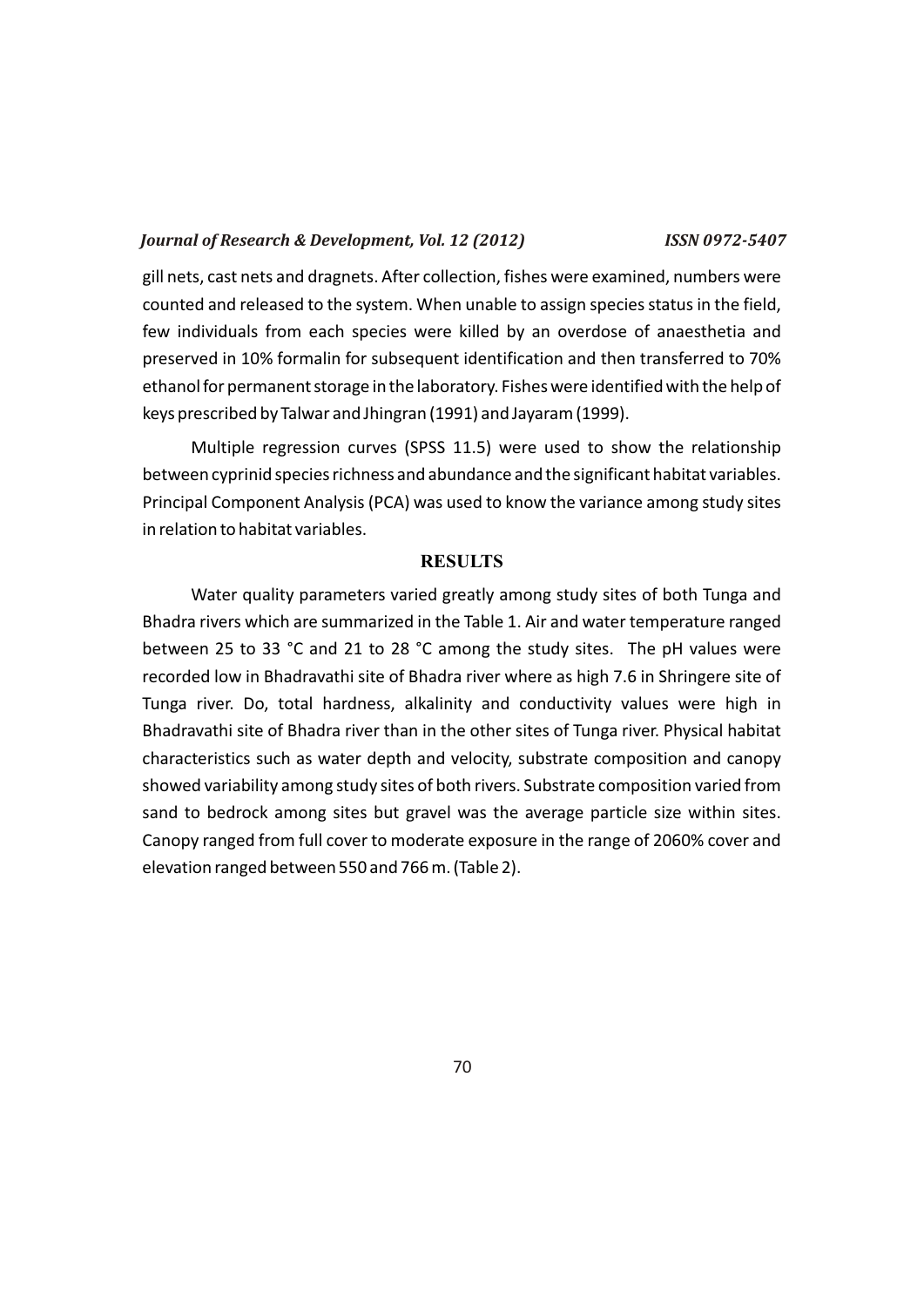| Table 1: Water quality parameters of the sites of Tunga and Bhadra rivers, Karnataka |  |
|--------------------------------------------------------------------------------------|--|
|--------------------------------------------------------------------------------------|--|

| SI.<br>No. | Location            | Air<br>temp.<br>(C <sup>o</sup> ) | Water<br>temp.<br>(C <sup>o</sup> ) | pH  | <b>Dissolved</b><br>Oxygen<br>(mg/l) | <b>Total</b><br><b>Hardness</b><br>(mg/l) | <b>Alkalinity</b><br>(mg/l) | Conductivity<br>(mhos/cm) |
|------------|---------------------|-----------------------------------|-------------------------------------|-----|--------------------------------------|-------------------------------------------|-----------------------------|---------------------------|
|            | Tunga river         |                                   |                                     |     |                                      |                                           |                             |                           |
| 1          | Shringere           | 27                                | 24                                  | 7.6 | 6.7                                  | 23                                        | 28                          | 0.075                     |
| 2          | Hariharpura         | 28                                | 25                                  | 7.2 | 9.4                                  | 32                                        | 18                          | 0.078                     |
| 3          | Thirthahalli        | 32                                | 25                                  | 6.9 | 7.9                                  | 31                                        | 12                          | 0.132                     |
| 4          | Mandgadde           | 31                                | 27                                  | 6.8 | 8.2                                  | 16                                        | 30                          | 0.111                     |
| 5          | Gajanur Dam         | 33                                | 24                                  | 6.8 | 7.2                                  | 35                                        | 14                          | 0.076                     |
| 6          | Hosalli             | 31                                | 26                                  | 7.1 | 6.5                                  | 40                                        | 13                          | 0.147                     |
| 7          | Pilliangere         | 32                                | 28                                  | 7.3 | 6.9                                  | 17                                        | 17                          | 0.104                     |
|            | <b>Bhadra</b> river |                                   |                                     |     |                                      |                                           |                             |                           |
| 8          | Balehonnur          | 25                                | 21                                  | 7.2 | 8.3                                  | 12                                        | 38                          | 0.088                     |
| 9          | N.R. Pura           | 29                                | 24                                  | 7.1 | 7.4                                  | 14                                        | 47                          | 0.098                     |
| 10         | Umlebailu           | 32                                | 25                                  | 7.3 | 8.1                                  | 26                                        | 42                          | 0.101                     |
| 11         | B. R. Project       | 30                                | 27                                  | 7.4 | 9.7                                  | 20                                        | 45                          | 0.082                     |
| 12         | Bhadra channel      | 33                                | 25                                  | 7.3 | 8.5                                  | 22                                        | 35                          | 0.079                     |
| 13         | Bhadravathi         | 33                                | 26                                  | 6.1 | 6.1                                  | 76                                        | 90                          | 0.316                     |
| 14         | Kudaligi village    | 27                                | 22                                  | 7.5 | 9.1                                  | 27                                        | 26                          | 0.132                     |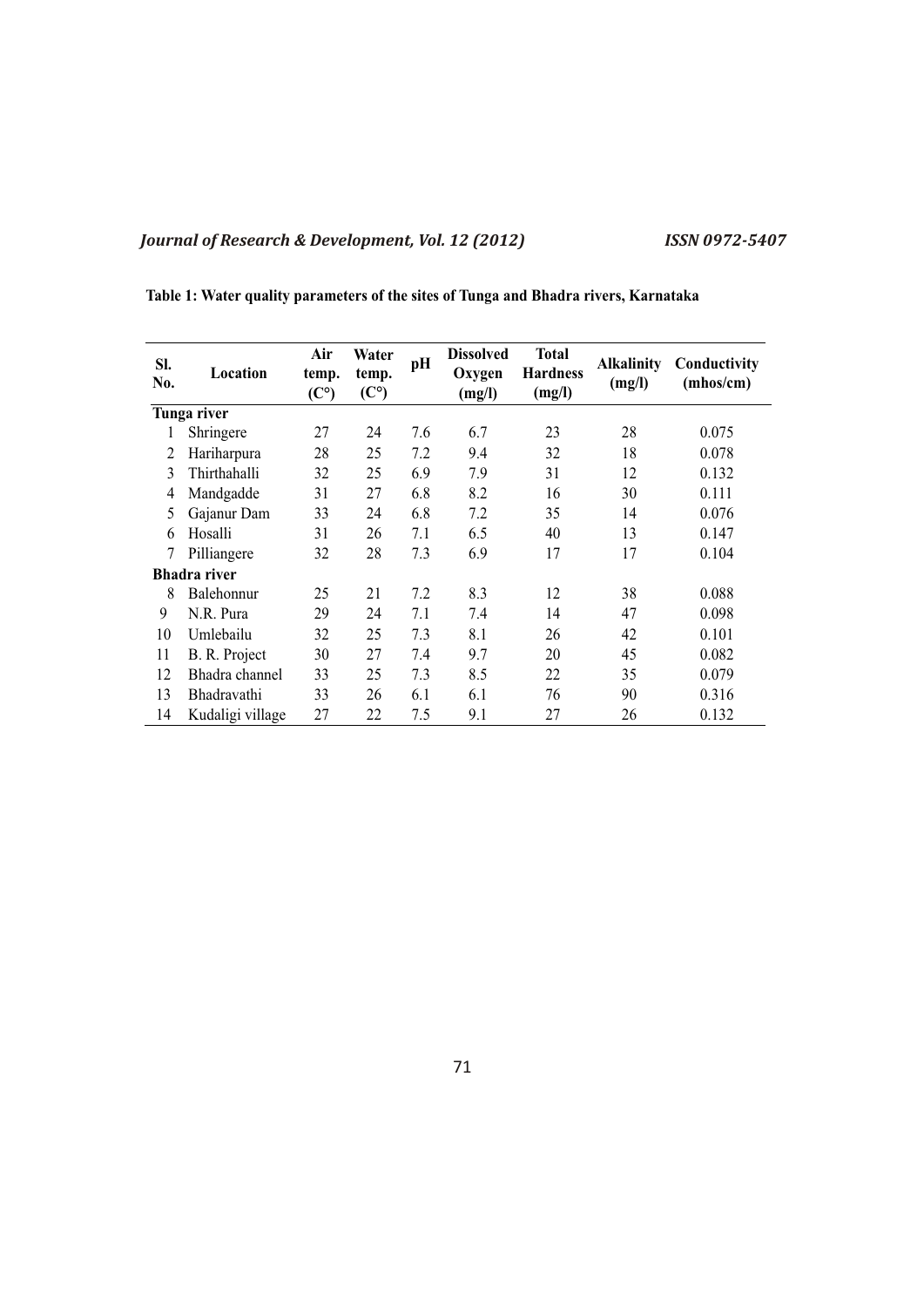|                | Tunga river         |     |                      |                            |      |       |    |                         |    |
|----------------|---------------------|-----|----------------------|----------------------------|------|-------|----|-------------------------|----|
|                |                     |     | $\cdot$ $\circ$ ,    |                            | 7.3  | 43.8  |    |                         |    |
| $\mathbf{1}$   | Shringere           | 680 | 56'N                 | 75°, 84'E                  |      |       | 60 | $\overline{4}$          | 80 |
|                |                     |     | $13^\circ$ ,         |                            | 10.8 | 55.2  |    |                         |    |
| 2              | Hariharpura         | 620 | $31'$ N              | 75°, 18'E                  |      |       | 60 | $\overline{4}$          | 80 |
|                |                     |     | $13^\circ$ ,         |                            | 15.4 | 85.3  |    |                         |    |
| 3              | Thirthahalli        | 625 | $41'$ N              | 75°, 14'E                  |      |       | 30 | 3                       | 40 |
|                |                     |     | $13^\circ$ ,         |                            | 18.2 | 80.5  |    |                         |    |
| $\overline{4}$ | Mandgadde           | 615 | 44'N                 | 75°, 27'E                  |      |       | 60 | $\overline{\mathbf{3}}$ | 80 |
|                |                     |     | $13^\circ$ ,         |                            | 22.2 | 140.3 |    |                         |    |
| 5              | Gajanur Dam         | 580 | $50'$ N              | 75°, 31'E                  |      |       | 40 | $\sqrt{2}$              | 60 |
|                |                     |     | $13^\circ$ ,         |                            | 13.4 | 50.8  |    |                         |    |
| 6              | Hosalli             | 570 | 52'N                 | 75°, 34'E                  |      |       | 60 | 3                       | 80 |
|                |                     | 550 | $13^\circ$ ,         |                            | 19.5 | 90.2  | 40 | $\mathfrak{Z}$          | 50 |
| 7              | Pilliangere         |     | 57'N                 | 75°, 38'E                  |      |       |    |                         |    |
|                | <b>Bhadra</b> river |     |                      |                            |      |       |    |                         |    |
|                |                     |     | $13^\circ$ ,         |                            | 14.1 | 51.3  |    |                         |    |
| $8\,$          | Balehonnur          | 766 | 21'N                 | $75^{\circ}, 26^{\circ}E$  |      |       | 60 | $\overline{4}$          | 60 |
| 9              | N.R. Pura           | 660 | $13^\circ$ ,<br>37'N |                            | 20.3 | 102.5 | 30 | 2                       | 40 |
|                |                     |     |                      | $75^{\circ}, 32^{\prime}E$ |      |       |    |                         |    |
| 10             | Umlebailu           | 665 | $13^\circ$ ,<br>43'N | 75°, 34'E                  | 18.2 | 67.7  | 25 | $\overline{2}$          | 50 |
|                |                     |     |                      |                            | 22.1 | 146.7 |    |                         |    |
| 11             | B. R. Project       | 700 | $13^\circ$ ,<br>42'N | 75°, 37'E                  |      |       | 30 | $\overline{2}$          | 80 |
|                |                     |     | $13^\circ$ ,         |                            | 8.4  | 55.5  |    |                         |    |
| 12             | Bhadra              | 630 | $43'$ N              | 75°, 38'E                  |      |       | 40 | 5                       | 40 |
|                | channel             |     | $13^\circ$ ,         |                            | 16.1 | 41.7  |    |                         |    |
| 13             | Bhadravathi         | 580 | $50^{\circ}$ N       | 75°, 41'E                  |      |       | 60 | $\mathfrak{Z}$          | 20 |
|                |                     |     | $14^\circ, 0'$ N     |                            | 14.5 | 58.2  |    |                         |    |
| 14             | Kudaligi<br>village | 600 |                      | 75°, 40'E                  |      |       | 25 | 5                       | 80 |

**Table 2: Physical characteristics of Tunga and Bhadra rivers, Karnataka**

**\*Velocity (m/sec):** 2. Slow (0.05 -0.2); 3. Moderate (0.2 -0.5); 4. Fast (0.5 -1.0); 5. Very fast  $(>1)$ .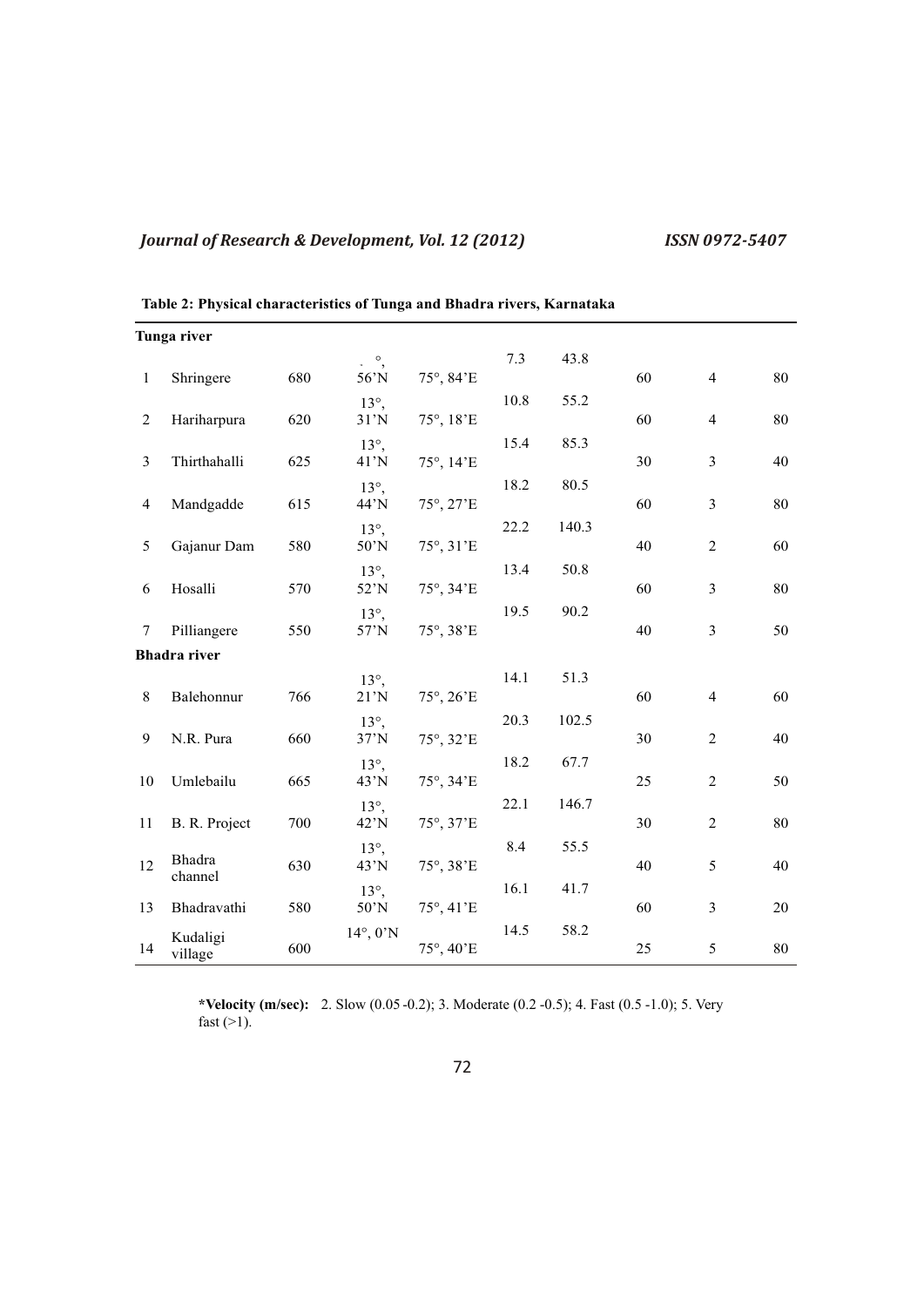Among the 77 species of fishes recorded from Tunga and Bhadra rivers, the order Cypriniformes (Table 3) was found to be the most dominant group in the assemblage composition with 62.3% followed by Siluriformes with 18.18%, Perciformes with 15.58%, Cyprinodontiformes with 2.59% and least was Osteoglossiformes with 1.29% respectively.

**Table 3: Cyprinid species of Tunga and Bhadra rivers, Karnataka**

| Sl. No         | Order/Family/Genus/Species/Author                                          |
|----------------|----------------------------------------------------------------------------|
|                | <b>Order: Cypriniformes</b>                                                |
|                | I Family: Cyprinidae                                                       |
|                | I Subfamily: Cyprininae                                                    |
| 1              | Osteobrama neilli (Day)                                                    |
| $\overline{c}$ |                                                                            |
|                | Osteobrama cotio peninsularis (Silas)<br>Puntius chola (Hamilton-Buchanan) |
| 3<br>4         |                                                                            |
| 5              | Puntius arulius (Jerdoni)                                                  |
|                | Puntius sophore (Hamilton-Buchanan)                                        |
| 6              | Puntius jerdoni (Day)                                                      |
| 7              | Puntius sahyadrensis (Silas)                                               |
| 8              | Puntius filamentosus (Valenciennes)                                        |
| 9              | Puntius ticto (Hamilton)                                                   |
| 10             | Puntius amphibius (Valenciennes)                                           |
| 11             | Puntius sarana sabnastus (Valenciennes)                                    |
| 12             | Puntius conchonius (Hamilton-Buchanan)                                     |
| 13             | Labeo calbasu (Hamilton-Buchanan)                                          |
| 14             | Labeo potail (Sykes)                                                       |
| 15             | Labeo rohita (Hamilton-Buchanan)                                           |
| 16             | Labeo porcellus (Heckel)                                                   |
| 17             | Labeo angra (Hamilton-Buchanan)                                            |
| 18             | Labeo spp.                                                                 |
| 19             | Cirrhinus fulungee (Sykes)                                                 |
| 20             | Cirrhinus mrigala (Hamilton)                                               |
| 21             | Cirrhinus reba (Hamilton-Buchanan)                                         |
| 22             | Rohtee ogilbii (Sykes)                                                     |
| 23             | Danio malabaricus (Jerdon)                                                 |
| 24             | Danio aequipinnatus (MaClelland)                                           |
| 25             | Danio rerio (Hamilton-Buchanan)                                            |
| 26             | Tor mussullah (Sykes)                                                      |
| 27             | Tor khudree (Sykes)                                                        |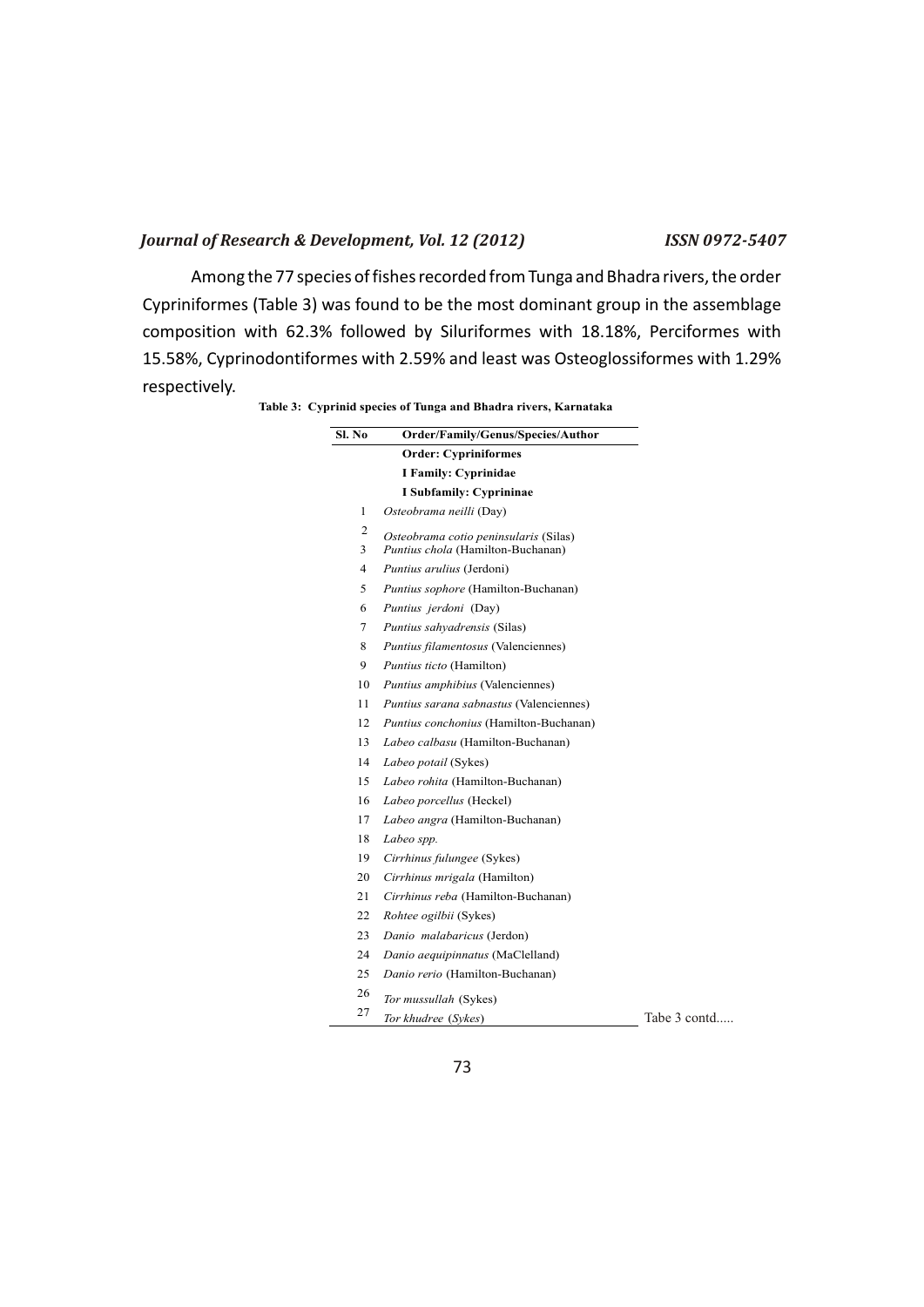|    | Tabe 3 contd                              |
|----|-------------------------------------------|
| 28 | Barilius gatensis (Valenciennes)          |
| 29 | Barilius canarensis (Jerdoni)             |
| 30 | Barilius bendelisis (Hamilton-Buchanan)   |
| 31 | Garra bicornuta (Rao)                     |
| 32 | Garra mullya (Sykes)                      |
| 33 | Hypselobarbus kolus (Sykes)               |
| 34 | Hypselobarbus thomassi (Day)              |
| 35 | Hypselobarbus lithopidos (Day)            |
| 36 | Osteochilichthys thomassii (Day)          |
| 37 | Osteochilichthys nashii (Day)             |
| 38 | Salmostoma boopis (Day)                   |
| 39 | Salmostoma sardinella (Valenciennes)      |
| 40 | Amplypharyngodon mola (Hamilton-Buchanan) |
| 41 | Rasbora daniconius (Hamilton-Buchanan)    |
| 42 | Psilorhynchus tenura (Arunachalam-        |
|    | Muralidharan)                             |
| 43 | Cyprinus carpio cummunis (Linnaeus)       |
| 44 | Catla catla (Hamilton-Buchanan)           |
|    | <b>II Family: Balitoridae</b>             |
| 45 | Balitora mysorensis (Hora)                |
| 46 | Schistura semiarmatus (Day)               |
| 47 | Nemachilichthys rueppelli (Sykes)         |
|    | <b>III Family: Cobitidae</b>              |
| 48 | Lepidocephalus thermalis (Valenciennes)   |

Cyprinid fishes dominated the fish populations at all sites in terms of species richness and numerical abundance. Cyprinids represented all 14 sites, being highest in

Balehonnur (99.42 %) and lowest in Hosalli (36.73%) respectively (Table 4).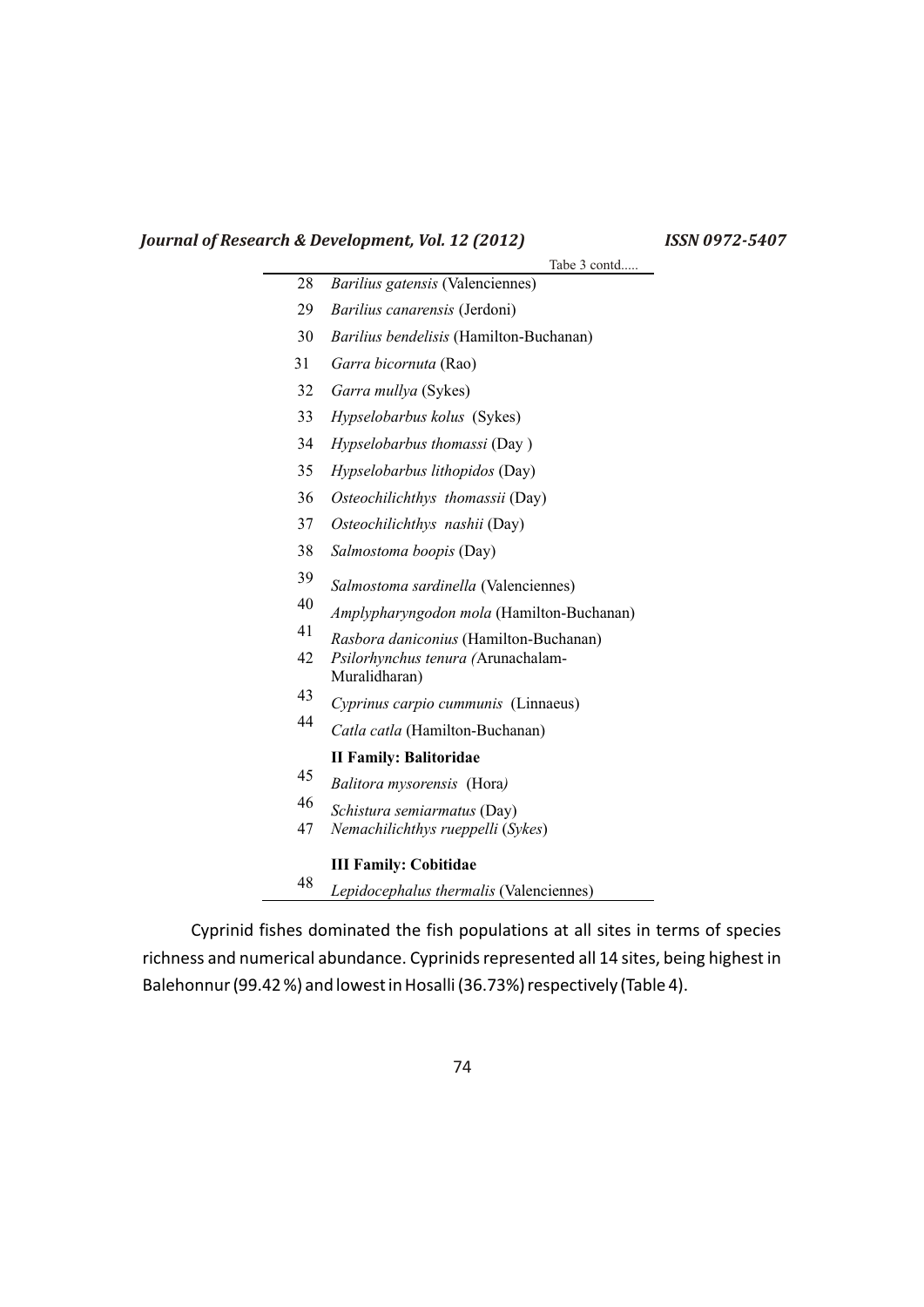| S.                       | <b>Study sites</b>  | Taxa | Cyprini       | <b>Total No.</b>              | Cyprinid    | Cyprinid |
|--------------------------|---------------------|------|---------------|-------------------------------|-------------|----------|
| No.                      |                     | (S)  | d taxa<br>(S) | of<br>individuals<br>captured | individuals | (%)      |
|                          | Tunga river         |      |               |                               |             |          |
| $\mathbf{1}$             | Shringere           | 33   | 30            | 237                           | 230         | 97.04    |
| $\overline{2}$           | Hariharpura         | 23   | 20            | 149                           | 140         | 93.95    |
| 3                        | Thirthahalli        | 25   | 21            | 221                           | 210         | 95.02    |
| $\overline{\mathcal{A}}$ | Mandgadde           | 29   | 15            | 262                           | 115         | 43.89    |
| 5                        | Gajanur Dam         | 35   | 18            | 340                           | 160         | 47.05    |
| 6                        | Hosalli             | 32   | 16            | 196                           | 72          | 36.73    |
| $\boldsymbol{7}$         | Pilliangere         | 29   | 15            | 161                           | 70          | 43.47    |
|                          | <b>Bhadra</b> river |      |               |                               |             |          |
| 8                        | Balehonnur          | 31   | 30            | 173                           | 172         | 99.42    |
| 9                        | N.R. Pura           | 47   | 25            | 349                           | 200         | 57.30    |
| 10                       | Umlebailu           | 35   | 23            | 200                           | 76          | 38.0     |
| 11                       | B. R. Project       | 38   | 26            | 359                           | 234         | 65.18    |
| 12                       | <b>Bhadra</b>       |      |               |                               |             |          |
|                          | channel             | 22   | 17            | 66                            | 55          | 83.33    |
| 13                       | Bhadravathi         | 20   | 12            | 140                           | 62          | 44.28    |
| 14                       | Kudaligi<br>village | 32   | 24            | 160                           | 84          | 52.5     |

**Table 4: Cyprinid abundance and richness (%) in the sites of Tunga and Bhadra rivers**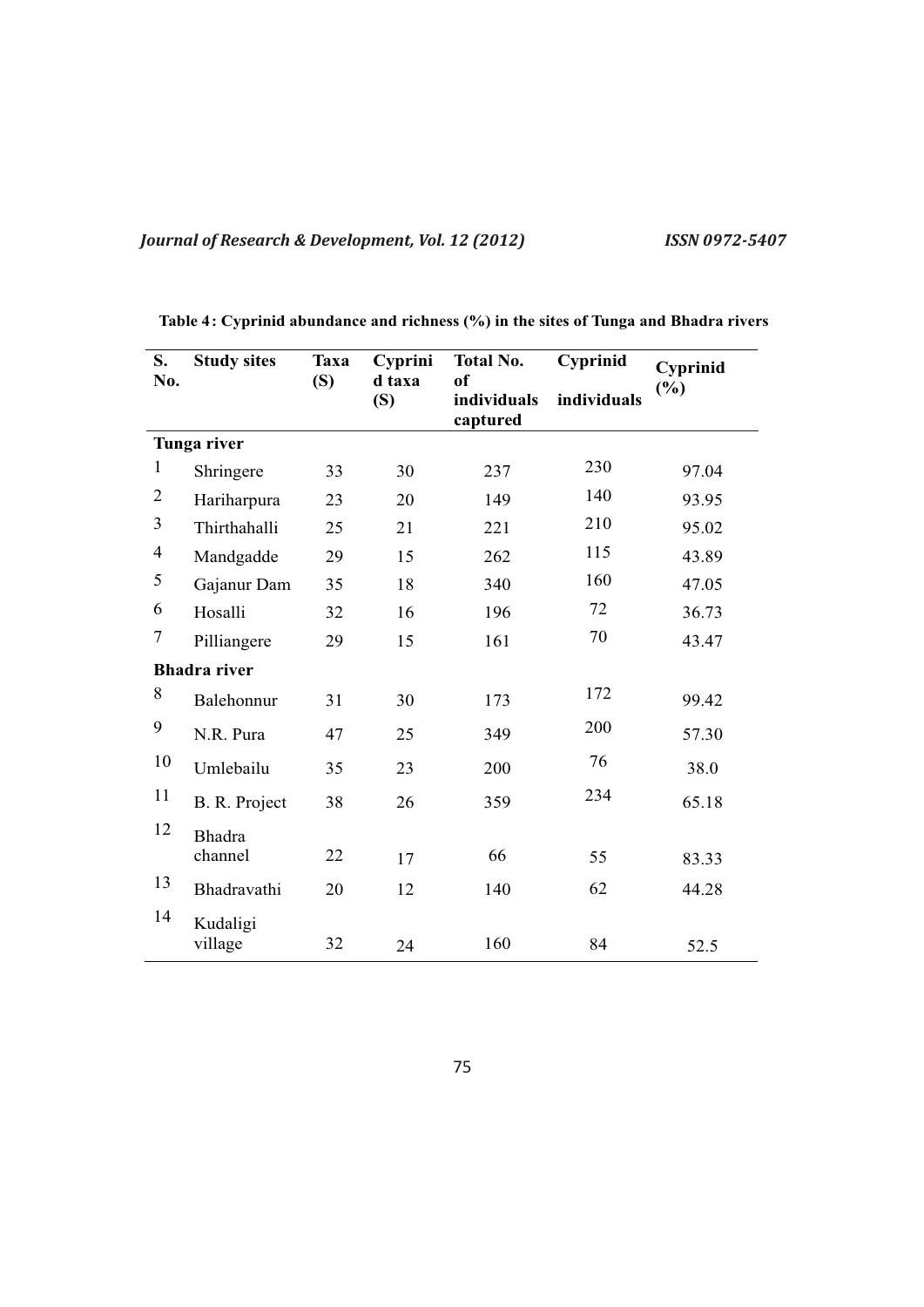As far as occurrence and distribution of cyprinid is concerned, *Osteobrama neilli, Puntius chola, Cirrhinus fulungee, Cirrhinus reba* and *Garra mullya* were represented by all sites. Incidences of occurrence were about ≥55% for these five species, but overall most of the species were found at ≥15% of all the sites. Both the rivers showed dissimilarity in species occurrence and composition. The 48 cyprinid species were recorded from Tunga and Bhadra rivers. After cyprinid data collection, it was pooled and subjected to dendrogram analysis. In Tunga river, 7 study sites forms two clusters (Fig*.* 2). Cluster A comprises Mandgadde, Gajanur Dam, Hosalli and Pilliangere. Cluster B comprises Hariharpura, Thirthahalli and Shringere. Clusters A and B shared the presence of 74.62% species. Sites in Cluster A have a different combination of species with more species richness than the sites in Cluster B. Fish species like *Tor mussullah,* 



Figure. 2. Cluster of localities resulting from the Jaccard matric of 7 sites of Tunga river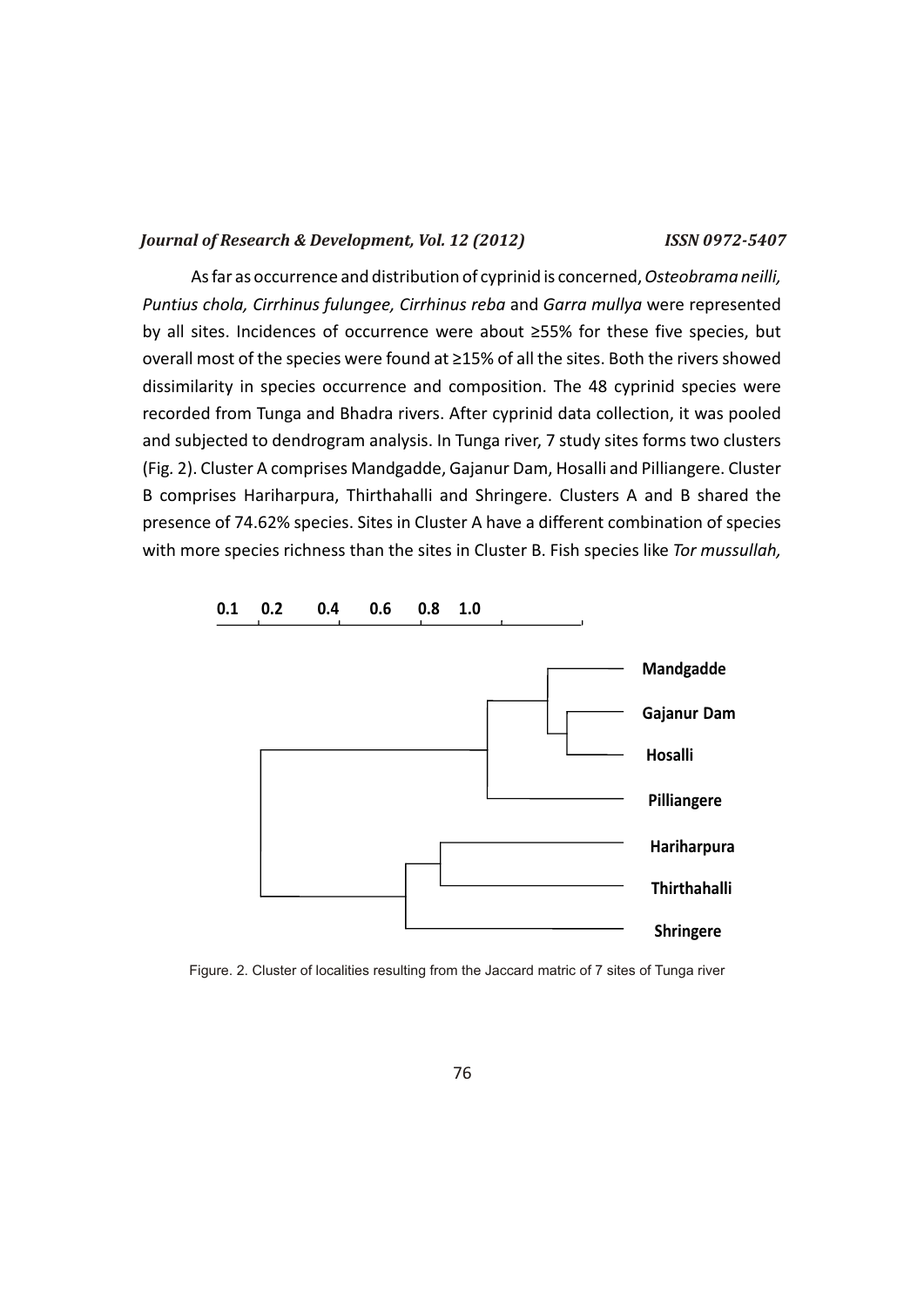*Tor khudree, Hypselobarbus lithopidos, Hypselobarbus thomassi, Psilorhynchus tenura, Danio rerio, Puntius filamentosus, Osteochilichthys nashii* and *Osteochilichthys thomassi* were distinct species to cluster A as they were not recorded in the sites of cluster B.

Similarly in Bhadra river also, 7 selected study sites forms two clusters (Fig**.** 3). Cluster A includes Kudaligi village, Bhadra channel, B. R. Project, Bhadravathi and N.R. Pura. While cluster B comprises Umlebailu and Balehonnur. Clusters A and B shared the presence of about 82.75% species. But cluster A has more species richness than the cluster B though they shared most of the species. On the other hand, both the clusters shared some dissimilarity in species combination also. Species like *Balitora mysorensis, Puntius jerdoni* and *Puntius sahyadrensis,* were distinct species to cluster B as they were not recorded in any of the sites of cluster B. Interestingly, only one species that is *Barilius gatensis*was recorded in cluster A which shows its unique distribution.



Figure. 3. Cluster of localities resulting from the Jaccard matric of 7 sites of Bhadra river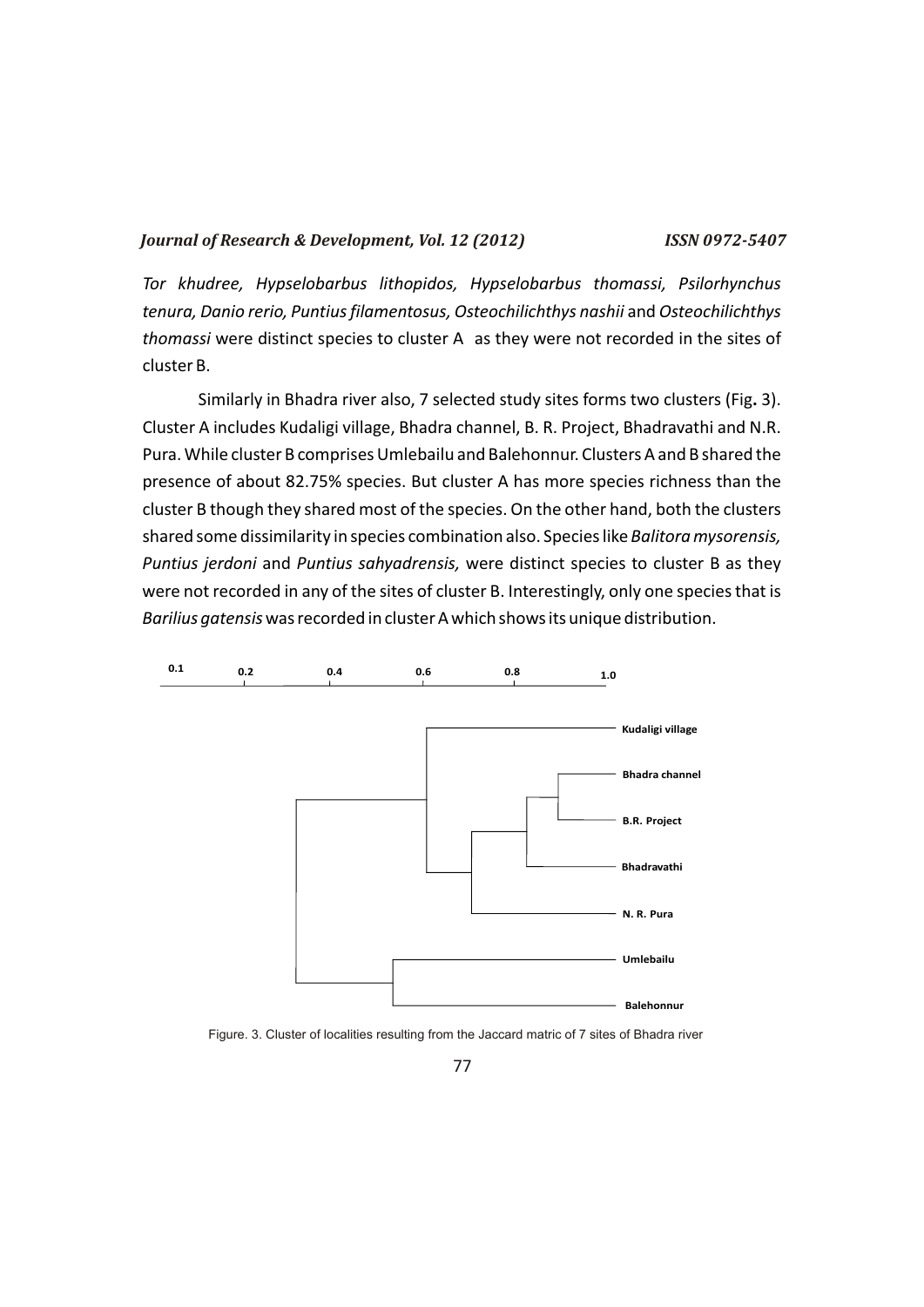Cyprinid species showed a wide range of preference to some significant habitat characteristics. There were wide variations in species richness and abundance between the altitudes. Species richness and abundance were high at lower altitudes. Cubic regression analysis showed a highly significant relationship between the altitude and species richness and abundance. This showed that both species richness and abundance were strongly correlated with altitude (Fig. 4 and 5).



**spe cie s abundanc e**

Fig. 4. Cubic regression curve shows the relationship between the cyprinid species richness and altitude of various study sites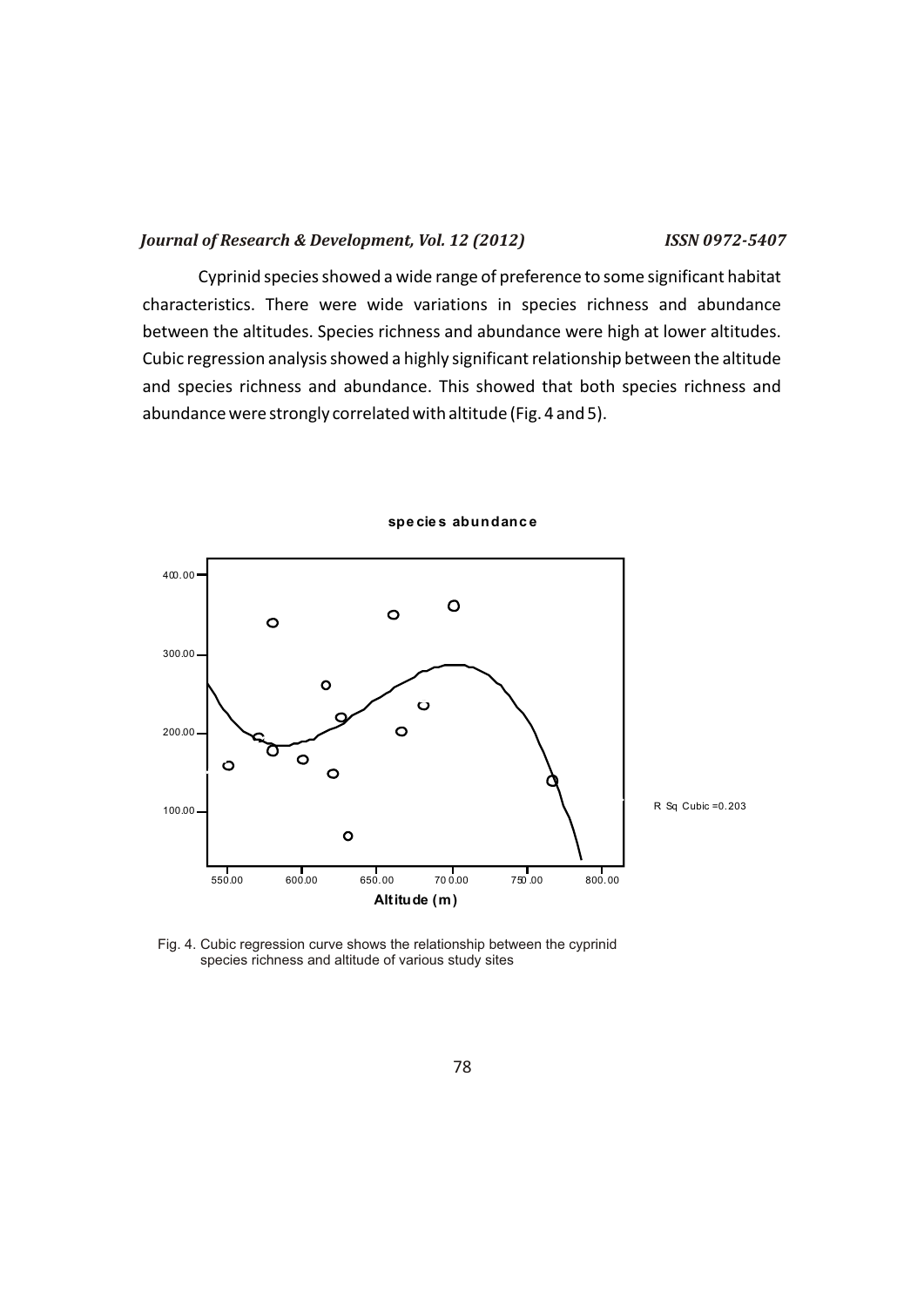

**s pe cie s ab u nd a n ce**

Fig. 5. Cubic regression curve shows the relationship between the species abundance and altitude of various study sites

In case of depth, the species richness and abundance were more at moderate depth and then it has shown the decreasing trend in species richness and abundance with increasing water depth. The depth was related with species richness and abundance through cubic regression analysis which showed significant values (Fig. 6 and 7).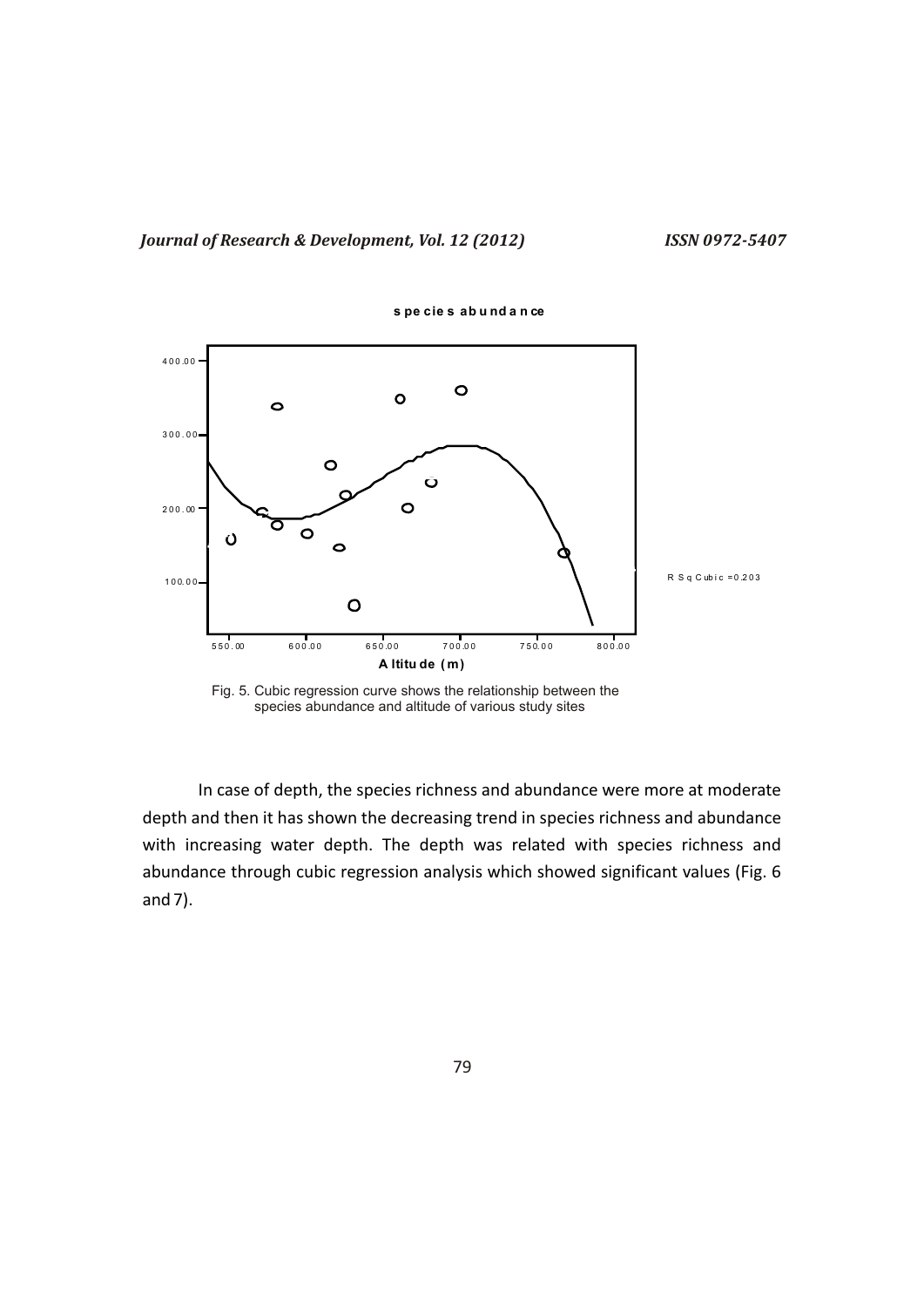

Fig. 6. Cubic regression curve shows the relationship between the species richness and water column depth in the study sites



**Spe c ie s a bunda nc e**

Fig. 7. Cubic regression curve shows the relationship between the species abundance and water column depth in the study sites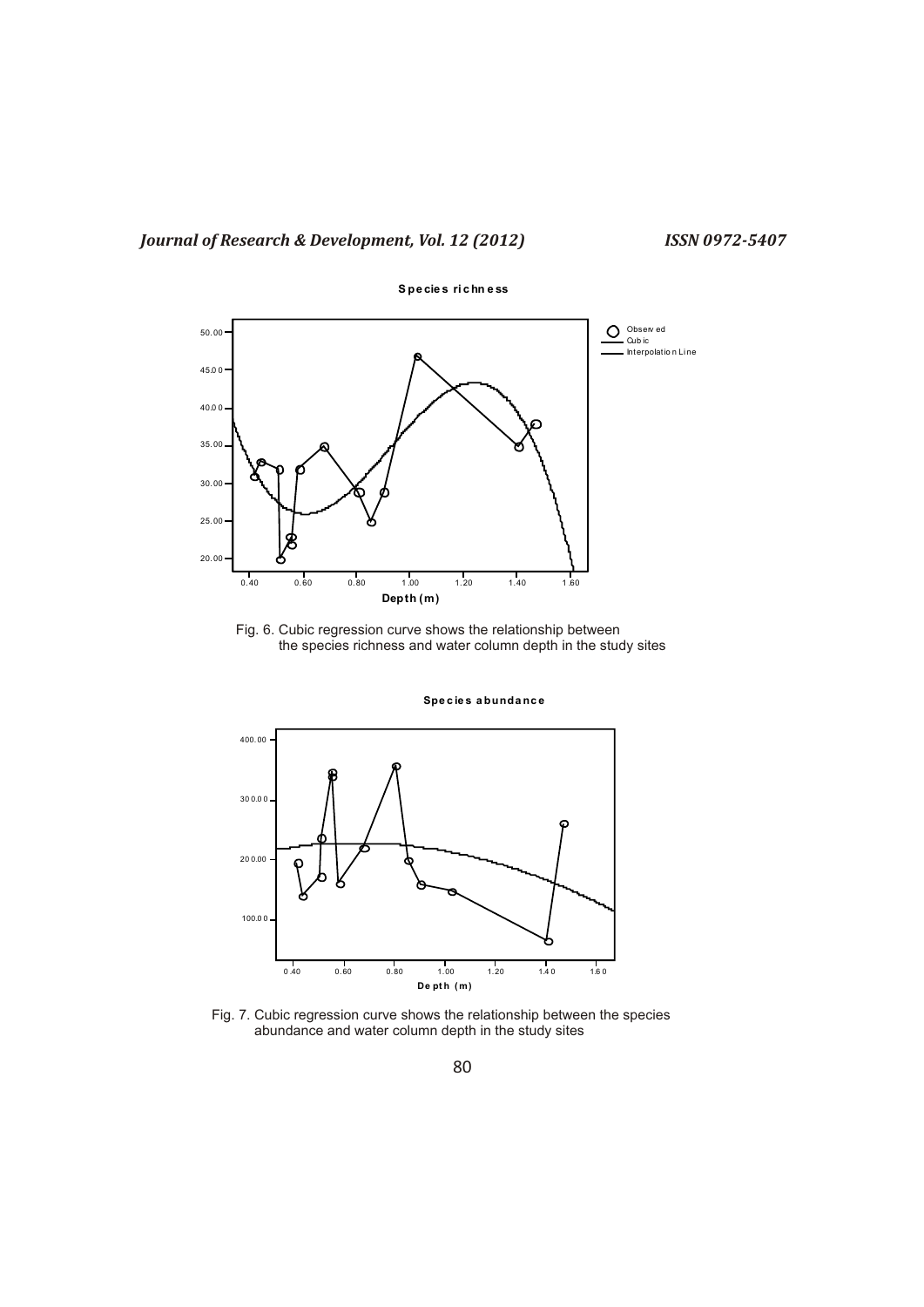A significant relationship was also shown by water velocity and species richness and abundance through Quadratic regression (Fig. 8 and 9).



**Species richness**

Fig. 8. Quadratic regression curve shows the relationship between the species richness and water velocity in the study sites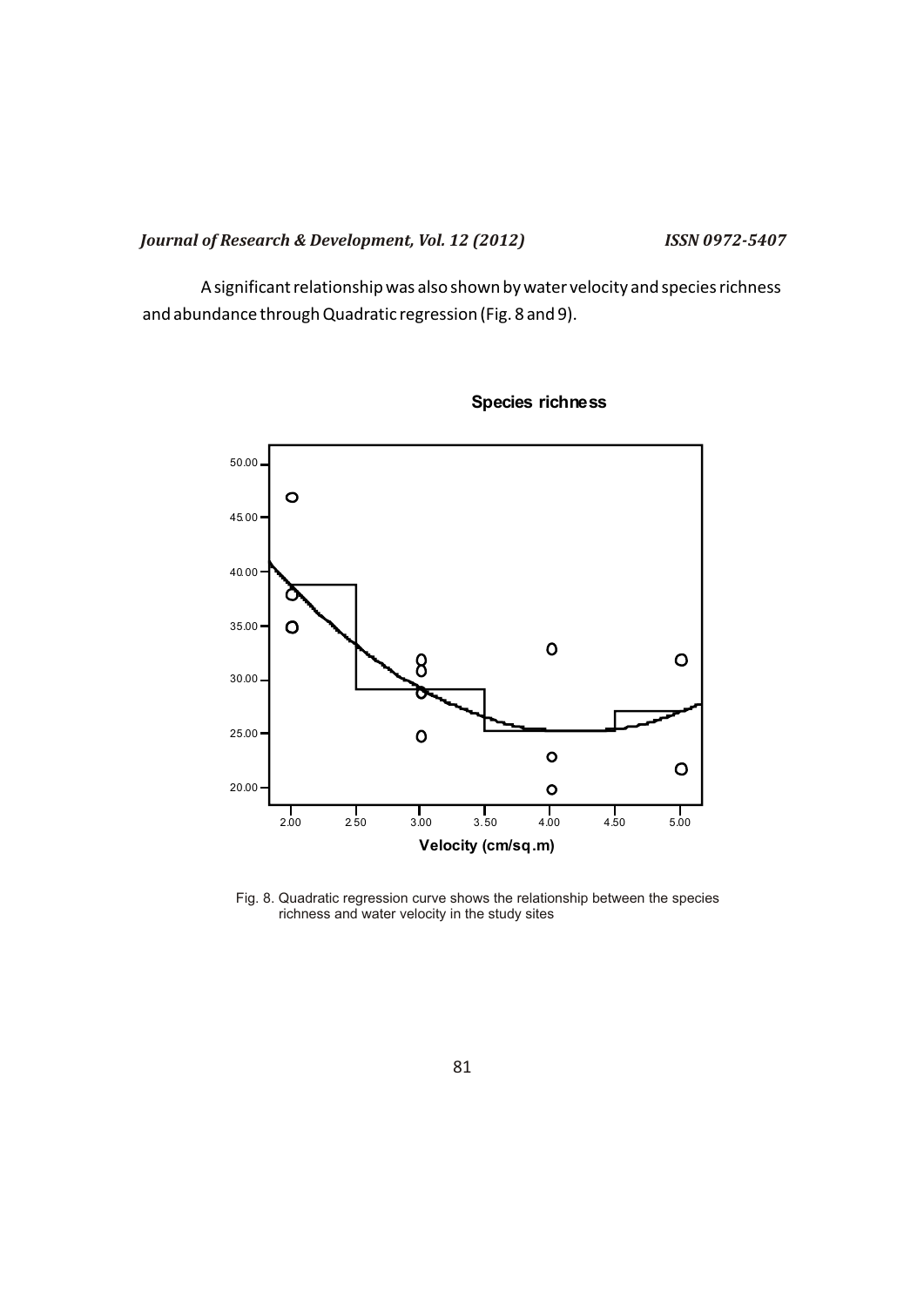

### **Species abundance**

Fig. 9. Quadratic regression curve shows the relationship between the species abundance and water velocity in the study sites

Principal Component Analysis (PCA) also showed significant variance among study sites in relation to environmental variables. Bhadravathi showed its segregation from other sites in terms of habitat variables and showing its trend of pollution (Fig. 10).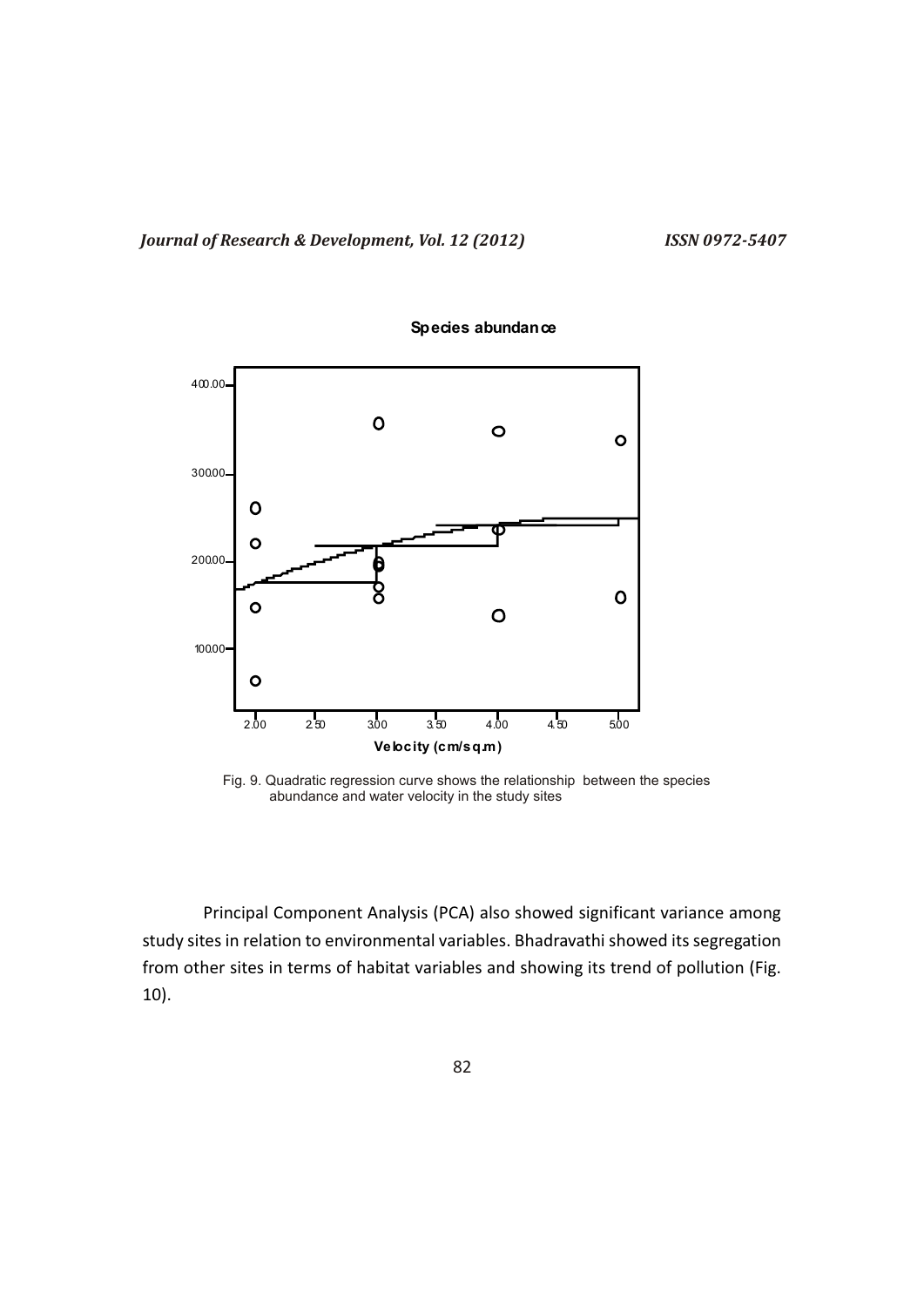

Fig. 10 Principal Component Analysis of habitat parameters from Tunga (Triangles) and Bhadra rivers (Filled squares).

## **DISCUSSION**

The results of present study showed the nature of diverse array and high abundance of cyprinids (62.3%) relative to other species in both Tunga and Bhadra rivers, Karnataka. The dominant nature of cyprinids and their occurrence in pool habitat types are common phenomenon in the Western Ghats streams of Peninsular India (Arunachalam and Sankaranarayanan 1999; Arunachalam *et al*., 2005, 2006). The results are in accordance with that of (Bhat, 2003) who studied the fish diversity of central Western Ghats. Cyprinids have been found at similar proportions elsewhere in Southeast Asia, for example, in Borneo by Inger and Chin (1962) Watson and Balon (1984) Roberts (1989) and in Peninsular Malaysia by Johnson (1967), Bishop (1973),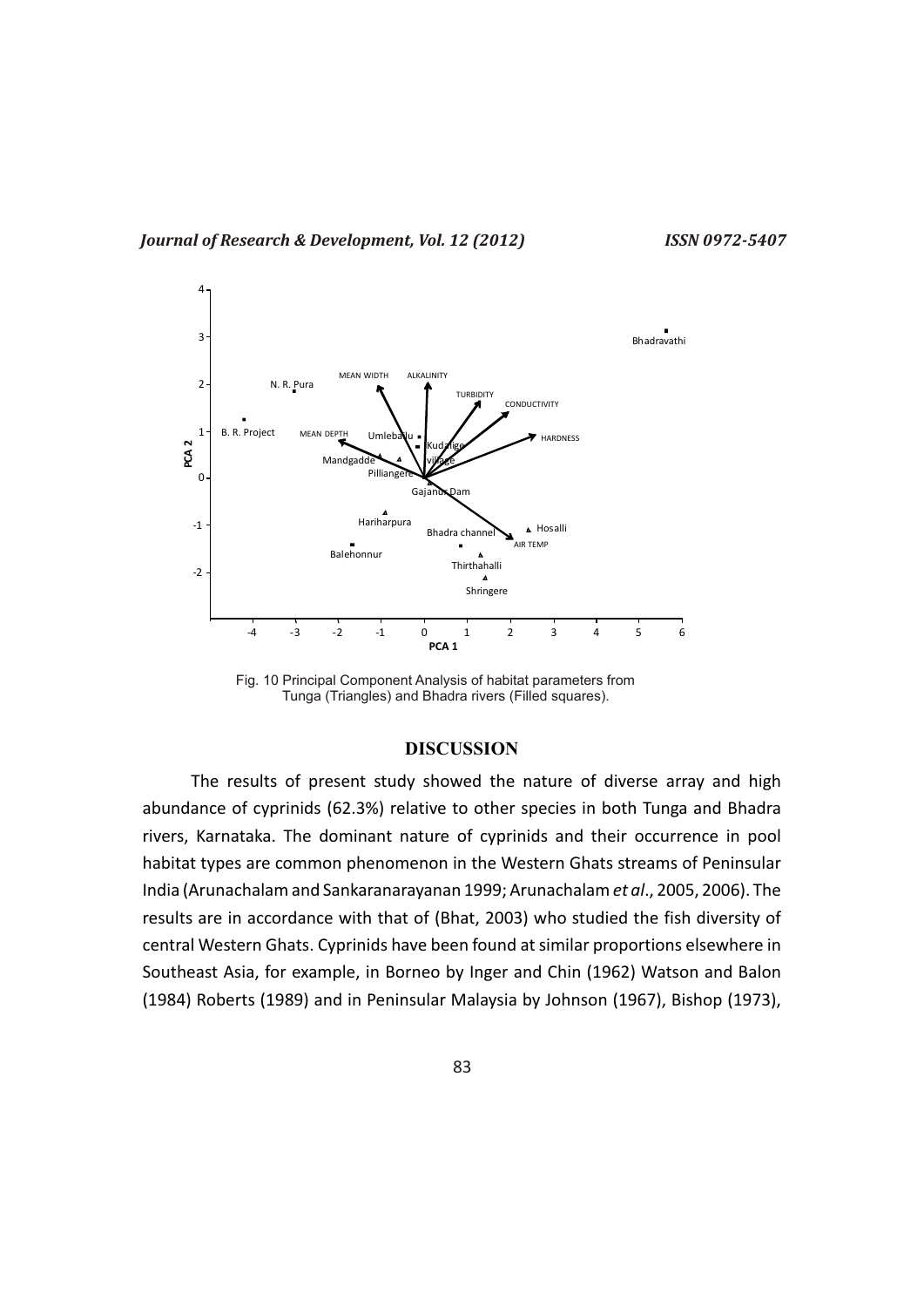Mohsin and Ambak (1983) and Zakaria-Ismail and Sabariah (1994).

The distribution and composition of species is closely related to various factors such as food availability, breeding sites, water current, depth, topography and water chemistry (Ali *et al*., 1988). Understanding of fish-habitat relationships is essential to management and conservation policies of stream fishes (Wildhaber *et al*., 2000). However, stream fish assemblages are structured by habitat at various spatial scales. At local scales, instream physical habitat can influence community structure and function (Quist and Guy*,* 2001), while influences at broader scales (e.g., geology and climate) can be important determinants of species distributions (Marsh-Matthews and Matthews 2000). Because fish assemblages are strongly influenced by physical habitat, which have been long used to quantify the effects of disturbance on the environment (Karr, 1981). Disturbance to physical habitat (e.g., riparian vegetation alteration, impoundments (Jones *et al*. 1999; Marchetti and Moyle 2000; Quist *et al*. 2003) and water quality e.g., pollution, sedimentation (Rabeni and Smale 1995; Bonner and Wilde 2002) have resulted in fish assemblage shifts, decreased native species diversity, community homogenization, range reduction and extinction. These environmental factors have great impact on both species richness and the trophic structure of fish assemblages (Pouilly *et al*., 2006). In the present study some environmental factors were found to exercise a significant effect on species richness and total abundance. Altitude plays an important role in species diversity and abundance. It is generalization that diversity changes with respect to altitude on mountainsides and being lowest at high elevation. Our findings also support the above generalization. In both Tunga and Bhadra rivers, species richness and abundance were found high at lower elevation. Relatively high-protected areas are characterized by diverse fish species in a variety of habitats (Arunachalam, 2000). This could be co-related to Shringere site where fishes are protected in the sanctuary since quite a long time. The other reason would be that the exploitation was less in this site and shows that it is still in pristine condition. This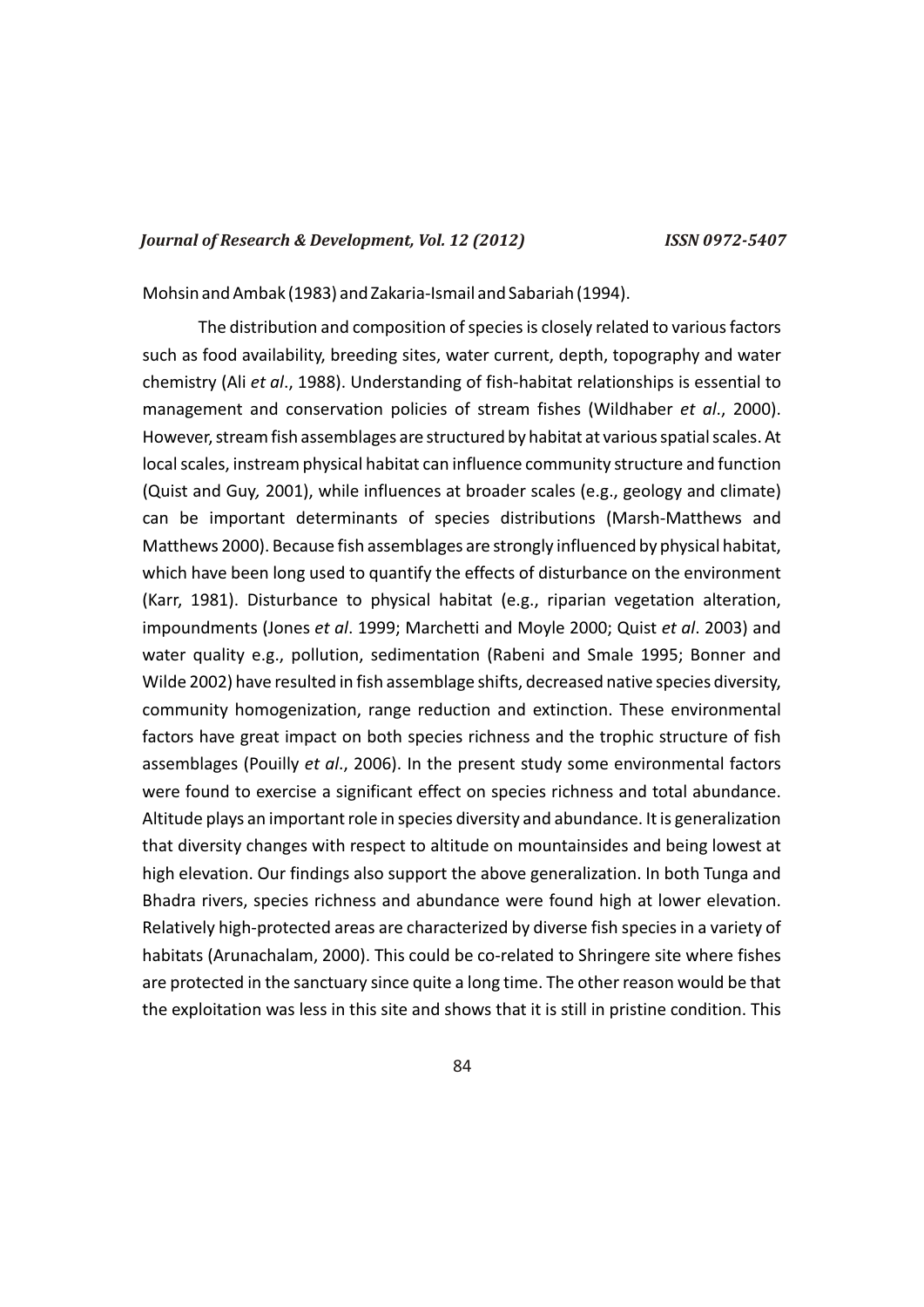supports the observation made by Rahim *et al*. (2002) in Malaysia and in Nepal by Edds (1993) and found that cyprinid and other species vary inversely with altitude.

Habitat variability involves various factors like food type, spawning period, water quality, substrate types and water flow patterns. Flow pattern is very essential factor for the fish species distribution which is shown by various workers like Aadland (1993); Arunachalam (2000); Barko *et al*. (2004) and Pirhalla (2004). Reduced current velocity may benefit fishes by decreasing energy expenditure and increasing growth rates through over feeding (Putman *et al*., 1995; Barko *et al*., 2004). Velocity rate is also one of the important microhabitat variables which influence the habitat selection of fishes, (Arunachalam *et al*., 1997a, 2006). Our findings support the above said concept by studying the cyprinid fish species like *Danio aequipinnatus, Barilius gatensis, Barilius canarensis, Barilius bendelisis, Salmostoma boopis* and *Salmostoma sardinella* which were found to prefer higher velocities. While species like *Puntius amphibius, Puntius filamentosus, Osteochilichthys thomassii* and *Osteochilichthys nashii* prefer low velocities. Other species like *Puntius sahyadrensis* and *Puntius arulius* were found to prefer stagnant water. Angermeier and Karr (1983) found species richness in small central Panama streams to increase with width (16 m) that was partially associated with food availability. The present study also did not witness any significant effect of depth on the cyprinid fishes. In the present study, dissolved oxygen and alkalinity were also important to species richness. The dissolved oxygen reflects the imposition of physiological constraints on metabolism while as alkalinity has got its positive influence on plant productivity (Claiborne, 1998). At most sites alkalinity was not high except Bhadravathi (90.00 mg/l), showing the condition of organic pollution. Probably this might be the reason for low fish species richness at Bhadravathi site. Dissolved oxygen was an important environmental factor to species richness also in studies by Zalewski and Naiman (1984) and Beamish *et al*. (2003).

Now the question arises that there might be some other reasons in addition to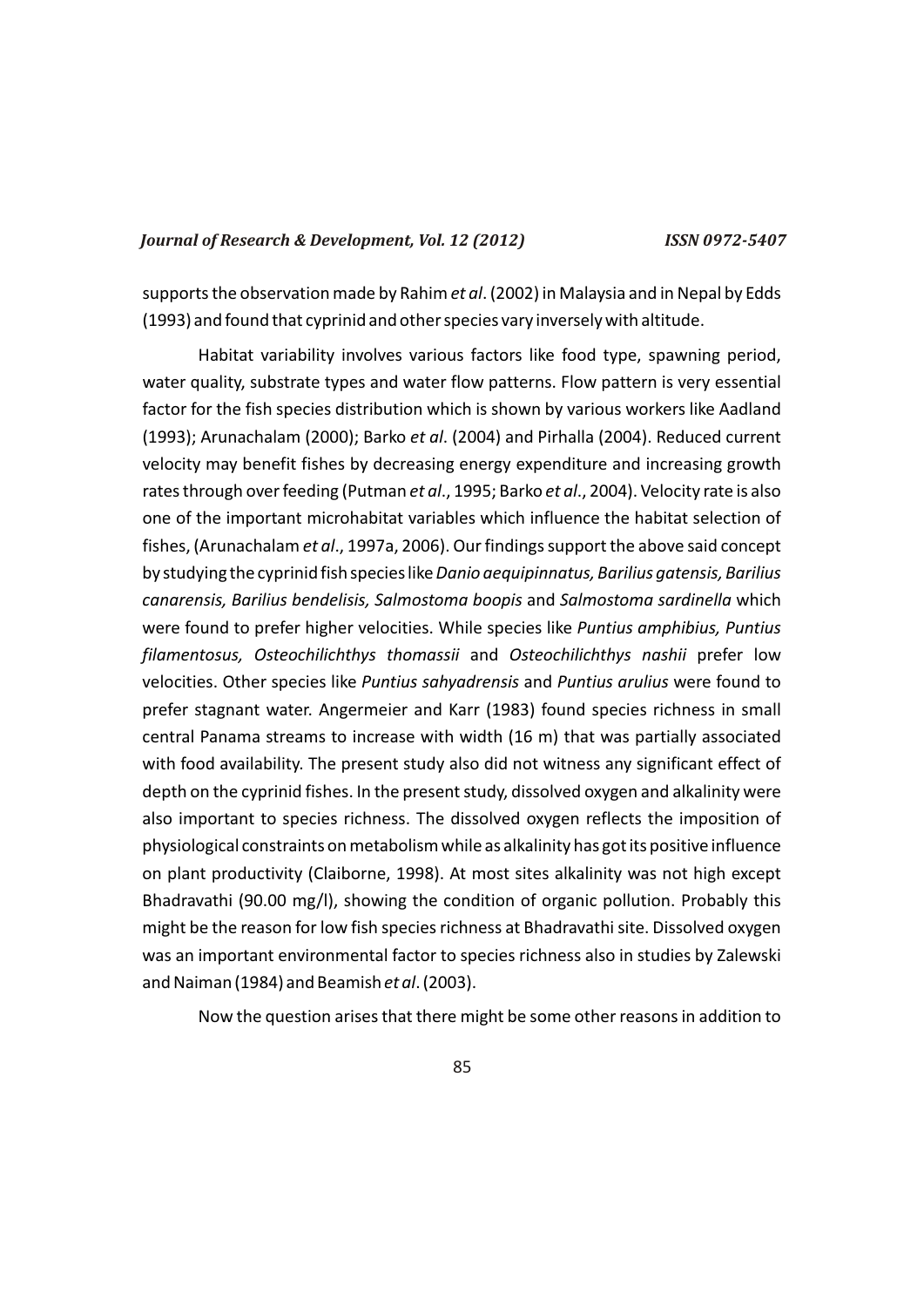above, why cyprinids do show its dominant nature? It might be because of genetic and phenotypic adaptations, which enable them to occupy all diverse habitats. For example some cyprinid species like *Carassius carassius* exhibit a tolerance for low ambient oxygen through efficient extraction mechanisms or relying, at least in part, on anaerobic metabolism (Blazka, 1958). Most of the cyprinids for which information is available are eurythermal with a large capacity for thermal resistance adaptation (Wieser, 1991). Cyprinids get adopted very fast to even extreme environmental conditions than other groups. Studies show that some cyprinid species do exhibit some internal modifications in their digestive tract such as a reduction of stomach size and increased intestine length allowing them to survive on the typically more abundant plant material when animal material is scarce (Persson, 1991). The other reasons could be their wide range of familial life histories and reproductive styles (Balon, 1975 and Mills, 1991). This phenomenon enables them to contribute to high abundance and eventually facilitating colonization of unstable environments (Cambray and Bruton, 1985).

## **REFERENCES**

- Aadland, L.P. 1993. Stream habitat types: their fish assemblages and relationship to flow. *North Amer***.***J***.** *Fish***.***Manage.,* **13**: 790-806.
- Albaugh, W.C. 1972. High lethal temperatures of golden shiners (*Notemigonus crysoleucas*). *Copeia* :185.
- Ali, A., Mohd. S.K., Mashor M. and Mohd, H.M.B. *et al*. 1988. Fish population distribution in the Perak river: A comparative study. *Proc. 11th Annual Seminar of the Malaysian Society of Marine Science* 67-81.
- Angermeier, P.L. and Karr, J.R. 1983. Fish communities along environmental gradients in a system of tropical streams. *Environ Biol Fishes*., **9**: 117**-**135.
- APHA, 1995. *Standard Methods for the Examination of Water and Wastewater.* (20<sup>th</sup> edition),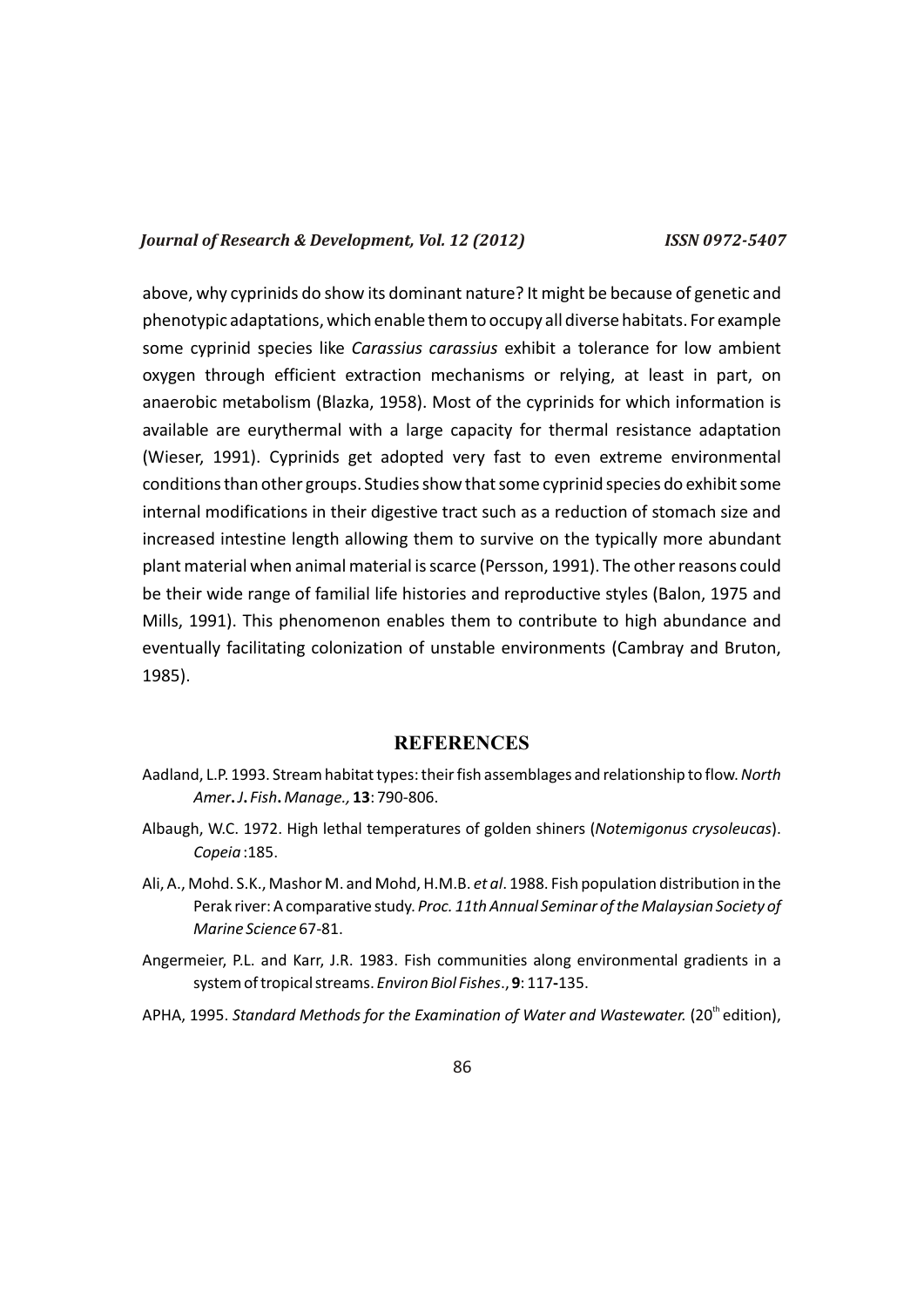American Public Health Association, USA.

- Arunachalam, M. and Sankaranarayanan, A. 1999. Fishes of Dadana river in Kalakad Mundanthurai Tiger Reserve. *J***.***Bombay Nat***.***Hist***.** *Soc.*, **96 :**(2), 232-238.
- Arunachalam, M. 2000. Assemblage structure of stream fishes in the Western Ghats, (India). *Hydrobiologia* **430**: 1-31.
- Arunachalam, M., Johnson. J.A. and Sankaranarayanan, A. 1997. Fish diversity in rivers of Northern Karnataka. *Int***.***J***.** *Ecol***.** *Env***.** *Sci*., **23**: 327-333.
- Arunachalam, M., Sivakumar P: and Muralidharan, M. 2005. Proceedings of the National Seminar *New Trends in Fishery Development in India.* Punjab University, Chandigarh, February 16-18, 253-286.
- Arunachalam, M., Sivakumar P. and Muralidharan, M. 2006. Habitat types and fish assemblages in streams of Western Ghats, Peninsular India p 1-30. In: *Proceedings of the International symposium on Biology of Cypriniformes, CTOL and Institute of Hydrobiology*, Yunnan, China.
- Balon, E.K. 1975. Reproductive guilds of fishes: A proposal and definition. *J. Fish Res.* **32**: 821 864.
- Barko, O.A., Herzog D.P. and Hrabik, R.A. 2004. Relation among fish assemblages and channel border physical habitats in the unimpounded upper Missippi river. *Trans***.** *Amer***.** *Fish*. *Soc.,* **133**: 371-384.
- Beamish, F.W.H., Beamish, R.B. and Lim, S.L.H. 2003. Fish assemblages and habitat in a Malaysian blackwater peat swamp. *Environ. Biol. Fishes*, **68**: 113.
- Bhat, A. 2003. Diversity and composition of freshwater fishes in river systems of Central Western Ghats, India. *Env. Biol. Fishes,* **68**: 25-38.
- Bishop, J.E. 1973. *Limnology of a Small Malayan River, Sungai Gombat*. The Hague, Dr. W. Junk. 285 Pp.
- Blazka, P. 1958. The anaerobic metabolism of fish. *Physiol. Zool.,* 31, 117-128.
- Bonner, T.H. and Wilde, G.R. 2002. Effects of turbidity of prey consumption by prairie stream fishes. *Transactions of the American Fisheries Society*, **131**: 1203**-**1208.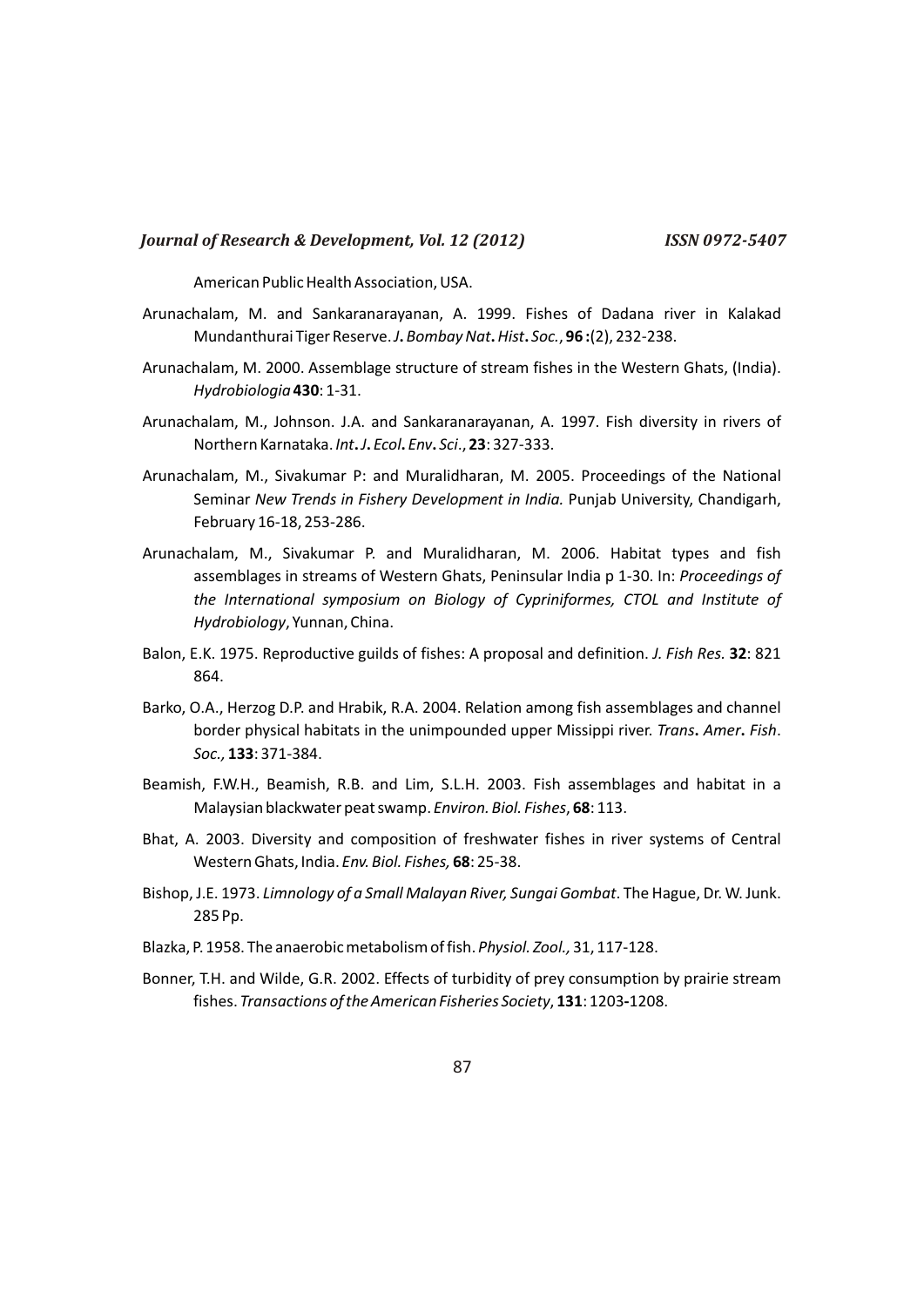- Brett, J.R. 1979. Environmental factors and growth. *p.* 599*-*675*.* In: *Fish Physiology* Vol 8. Hoar W*.*S*.*, Randall D*.*J, Brett, J*.*R (eds) Academic Press, New York
- Cambray, J.A., Bruton, M.N. 1985. Age and growth of a colonizing minnow, *Barbus anoplus,* in a man-made lake in South Africa. *Environ. Biol. Fishes*., **12**: 131**-**141.
- Claiborne, J.B. 1998. Acid-base regulation. 177198 pp In: *The Physiology of Fishes*, 2nd edn Evans*,*D*.*H (Ed.). CRC Press, Boca*,*Raton.
- Edds, D.R. 1993. Fish assemblage structure and environmental correlates in Nepal's Gandaki River. *Copeia*, **1993**: 48**-**60.
- Gillner, P.S. and Malmqvist, B. 1998. *The Biology of Streams and Rivers. Biology of Habitats series*. Oxford University Press, Oxford*.* 296 pp.
- Howes, G.J. 1991. Systematics and biogeography: an overview. pp 133. In: Nelson J.S (eds), *Cyprinid Fishes: Systematics, Biology and Exploitation* Winfield I.J, Chapman & Hall, London
- Inger, R.F. and Chin, P.K. 1962. The freshwater fishes of North Borneo. *Fieldiana Zool.* **45**: 12**-**68.
- Jackson, D.A., Peres-Neto, P.R. and Olden, J.D. 2001. What controls? Who is where in freshwater communities? The roles of biotic, abiotic and spatial factors. *Can J Fish Aquat Sci.*, **58**: 157170.
- Jayaram, K.C. 1999. *The Freshwater Fishes of the Indian Region*. Narendra Publishing House, Delhi-06.
- Jenkins, M. 2005. The unique and unheralded freshwater fish diversity of the Pacific Island region. *Wetlands* **12**: 5.
- Johnson, D.S. (1967). Distributional patterns in Malayan freshwater fish. *Ecology*: 48, 722*-*730.
- Jones, E.B.D., Helfman, G.S., Harper, J.O. and Bolstad, P.V. 1999. Effects of riparian forest removal on fish assemblages in southern Appalachian streams. *Conservation Biology*, **13**: 14541465.
- Karr, J.R. 1981. Assessment of biotic integrity using fish communities. *Fisheries*, **6**: 21**-**27.
- Lee, K.Y. 2001. *Fish community of the North Selangor peat swamp forest*. M.Sc Dissertation, University of Malaya, Kuala Lumpur, Malaysia 135 pp.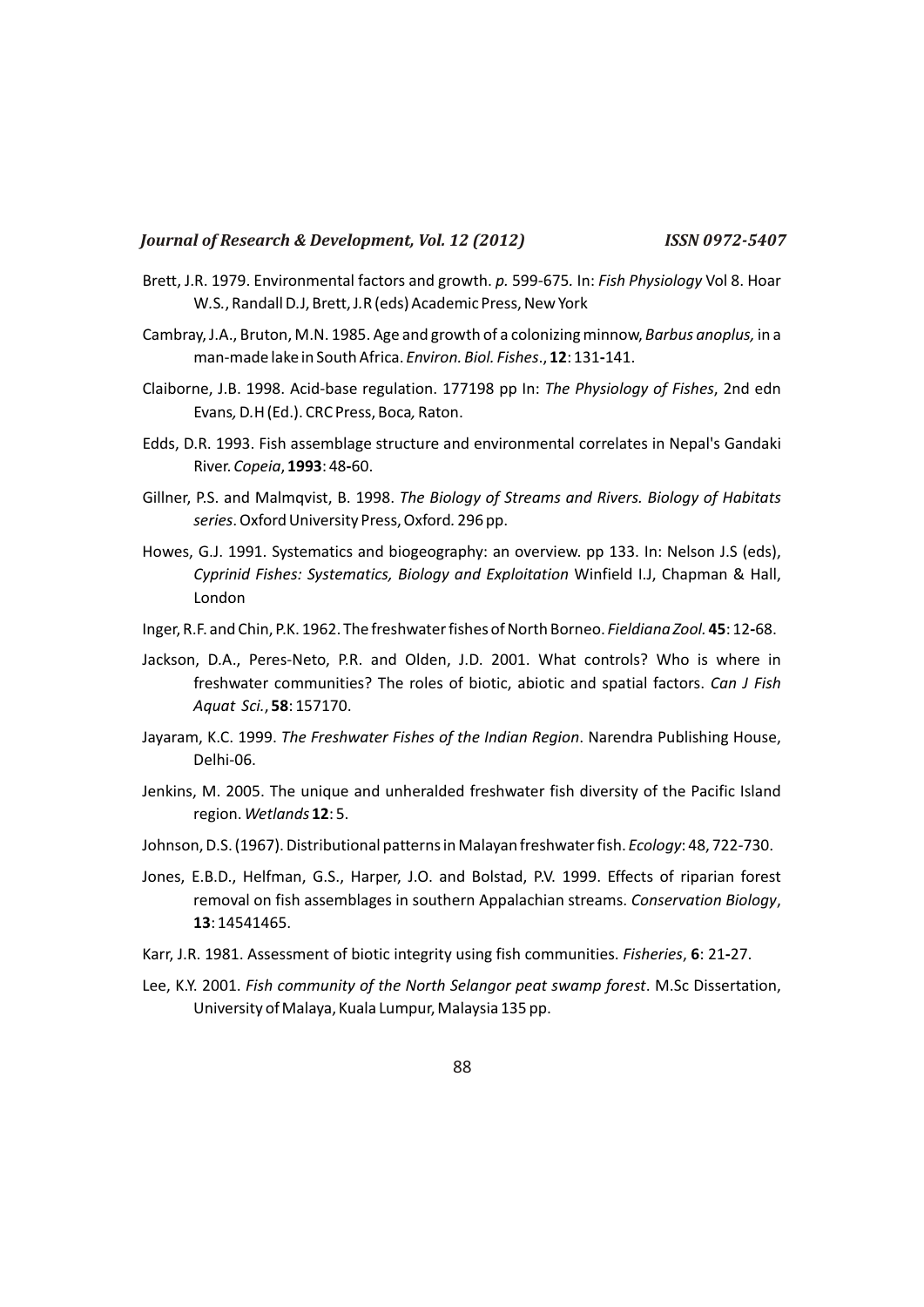- Lobb, M.D. and Orth , D.J. 1988. Microhabitat use by the bigmouth chub *Nocomis platyrhynchus*in the New River, West Virginia. *Am. Midland Nat*., **120**: 32**-**40.
- Lundberg, G., Kottelat, M., Smith, G.R., Stiassny, K.L.J. and Gill, A.C. 2000. So many fishes, so little time: an overview of recent ichthyological discovery in continental waters. *Annals of the Missouri Botanical Gardens*, *87*: 26-62.
- Maitland, P.S. 1995. The conservation of freshwater fish: Past and present experience. *Biol. Conserv.,* **72**: 259-270.
- Marchetti, M.P. and Moyle, P.B. 2000. Effects of flow regime on fish assemblages in a regulated California stream. *Ecological Applications*, **11**: 530**-**539.
- Marsh-Matthews, E. and Matthews, W.J. 2000. Geographic, terrestrial and aquatic factors: Which most influence the structure of stream fish assemblages in the midwestern United States? *Ecology of Freshwater Fish*. **9**: 921.
- Martin-Smith, K.M. 1998. Relationship between fishes and habitat in rainforest streams in Sabah, Malaysia. *J. Fish Biol*., **52:** 458**-**482.
- Meffe, G.K. and Sheldon, A.L. 1988. The influence of habitat structure on fish assemblage composition in a southeastern blackwater stream. *Am Midland Nat*., **120**: 240**-**255.
- Mills, C.H. 1991. Reproduction and life history. p. 483-508. In: *Cyprinid Fishes; Systematics, Biology and Exploitation* (Winfield I.J and Nelson J.S, (eds). Chapman & Hall, London,
- Mohsin, A.K.M. and Ambak, M.A. 1983. Freshwater fishes of Peninsular Malaysia. Penerbot Universiti Pertanian Malaysia, Serdang 284 pp.
- Nelson, J.S. 1994. *Fishes of the World.* John Wiley & Sons Inc., New York, USA 600 pp.
- Persson, L. 1991. Interspecific interactions. p. 531*-*551*.* In: *Cyprinid fishes; systematics, Biology and Exploitation* (Winfield I.J, Nelson, J.S, (eds),Chapman & Hall, London,.
- Pirhalla, D.E. 2004. Evaluating fish habitat relationships for refining regional Index of Biotic Integrity: development of a tolerance index of Habitat degradation for Maryland stream fishes. *Trans. Amer. Fish. Soc*., **133**: 144-159.
- Ponnaiah, A.G. and Gopalakrishnan, A. 2000. *Endemic Fish Diversity of Western Ghats*. NBFGR-NATP Publication-1. National Bureau of Fish Genetic Resources, Lucknow, U.P. India, 347 pp.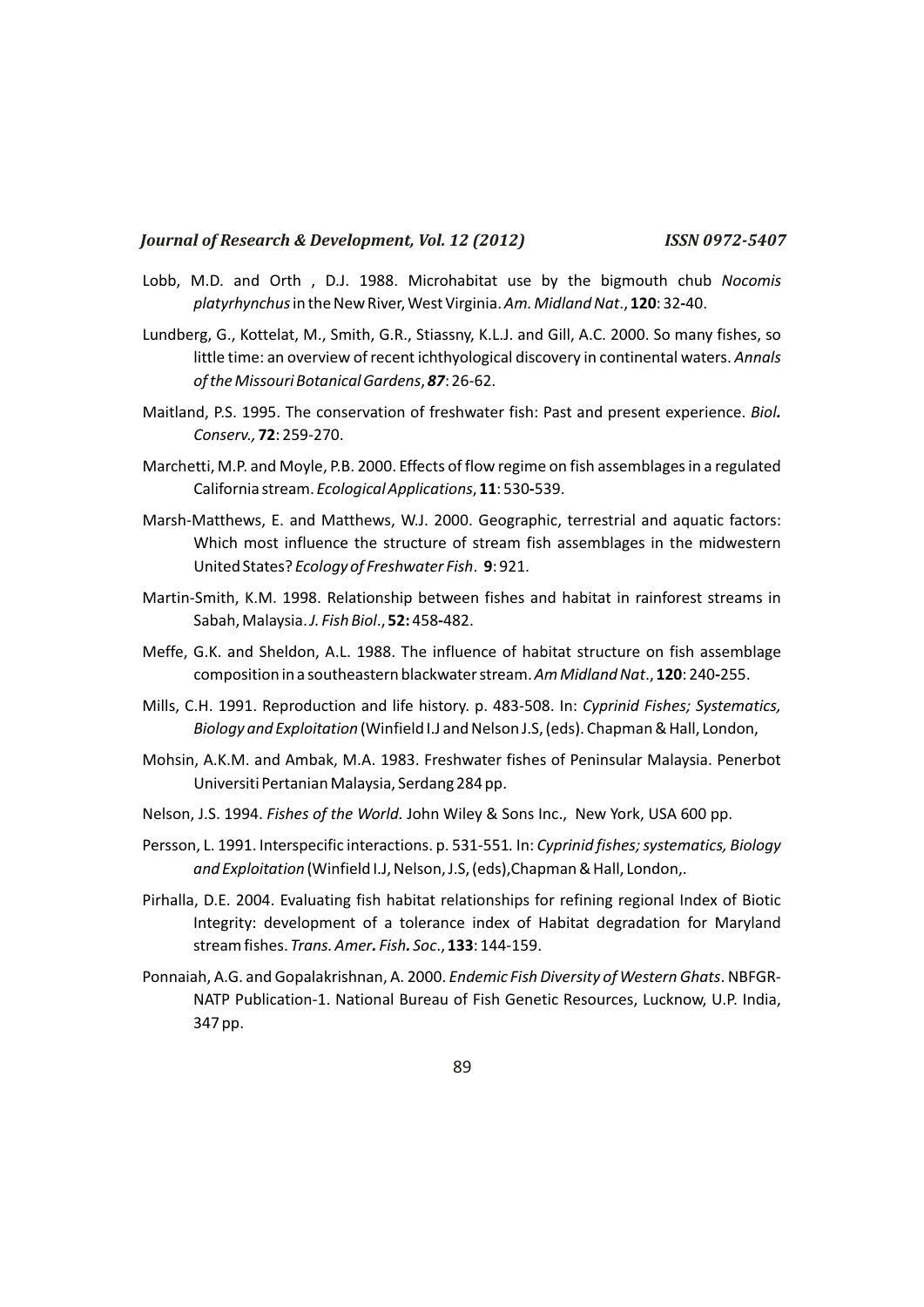- Pouilly, M., Barrera S. and Rosales, C. 2006. Changes of taxonomic and trophic structure of fish assemblages along an environmental gradient in the upper Beni watershed (Bolivia). *J. Fish Biol*., **68**: 137-156.
- Pusey, B.J., Arthington A.J. . and Read, M.G. 1993. Spatial and temporal variation in fish assemblage structure in the Mary River, Southeastern Queensland: The influence of habitat structure*. Env. Biol. Fishes*. **37**: 355-380.
- Putman, J.H., C.L. Pierce. and Day, D.M. 1995. Relationships between environmental variables and size-specific growth rates of Illinois stream fishes. *Trans. Amer. Fish Soc*., **124**: 252- 261.
- Quist, M.C. and Guy, C.S. 2001. Growth and mortality of prairie stream fishes: Relations with fish community and instream habitat characteristics. *Ecology of Freshwater Fish*.**10**: 88**-** 96.
- Quist, M.C., Fay, P.A., Guy, C.S., Knapp, A.K. and Rubenstein, B.N. 2003. Effects of military training on terrestrial and aquatic communities on a grassland military installation. *Ecological Applications*. **13**: 432**-**442.
- Rabeni, C.F. and Smale, M.A. 1995. Effects of siltation on stream fishes and the potential mitigating role of buffering riparian zone. *Hydrobiologia,* **303**: 211**-**219.
- Rahim, K.A.A., Long, S.M. and Abang, F. 2002. A survey of freshwater fish fauna in the upper rivers of Crocker Range National Park Sabah Malaysia. ASEAN REV. *Biodiv. Environ. Conserv* (ARBEC), **3:**19.
- Roberts, T.R. 1989. *The Freshwater Fishes of Western Borneo (Kalimantan Barat, Indonesia).*  Memoirs of the California Academy of Sciences, California Academy of Sciences, San Francisco, USA. Vol. 14, 210 pp.
- Rodriquez, M. A. and Lewis, W. M. Jr. 1977. Structure of fish assemblages along environmental gradients in floodplain lakes of the Orinoco River. *Ecol Monogr*, *67*: 109*-*128.
- Stiassny, M.L.J. 1999. The medium is the message freshwater biodiversity in peril p. 53-71. **In:** *The Living Planet in Crisis: Biodiversity Science and Policy* (J. Craft and F.T. Grifo, eds.), Columbia University Press, New York.
- Taki, Y. 1978. An analytical study of the fish fauna of the Mekong Basin as a biological